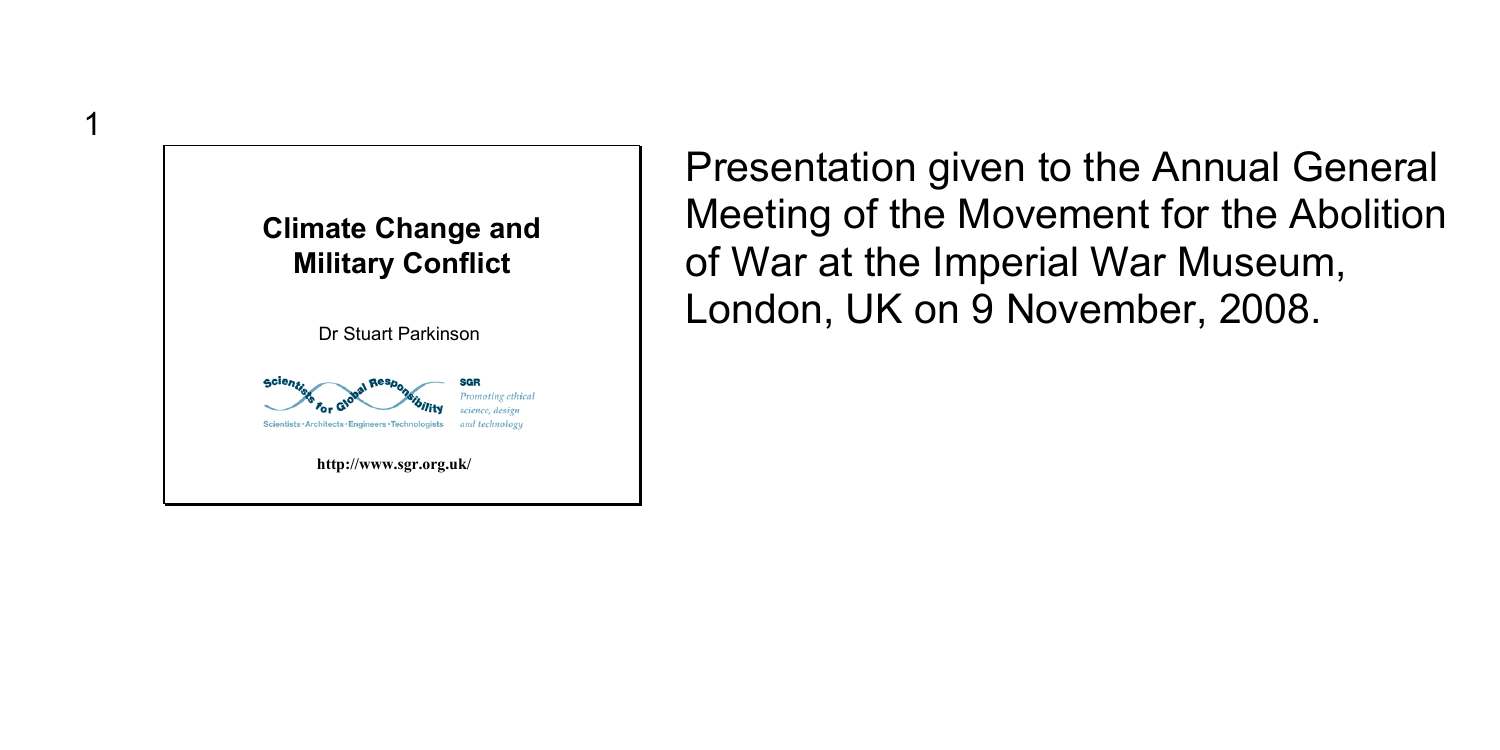#### Climate change and military conflict

- Climate change
	- What's happened so far
	- Future impacts
- Potential for military conflict
- Tackling the problems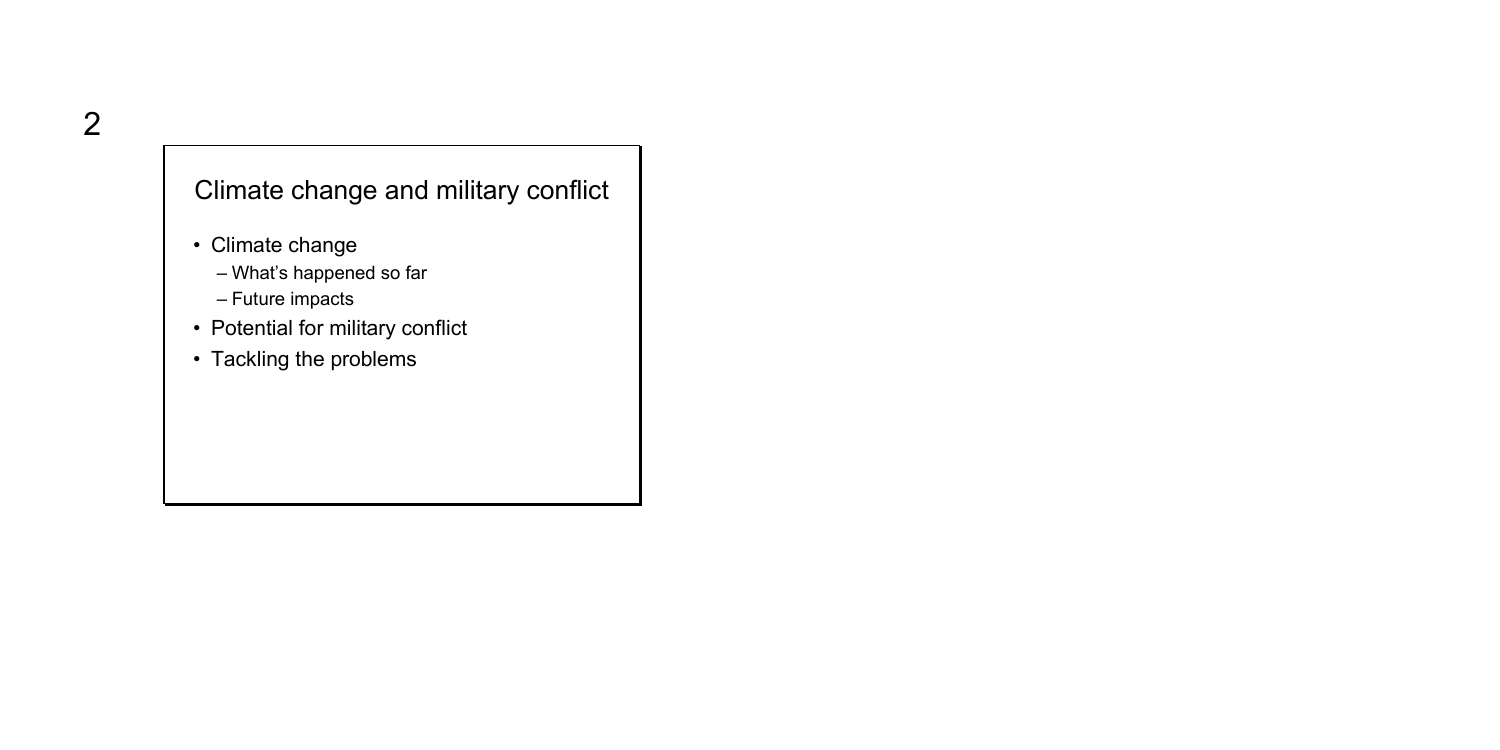Climate change: what's happened so far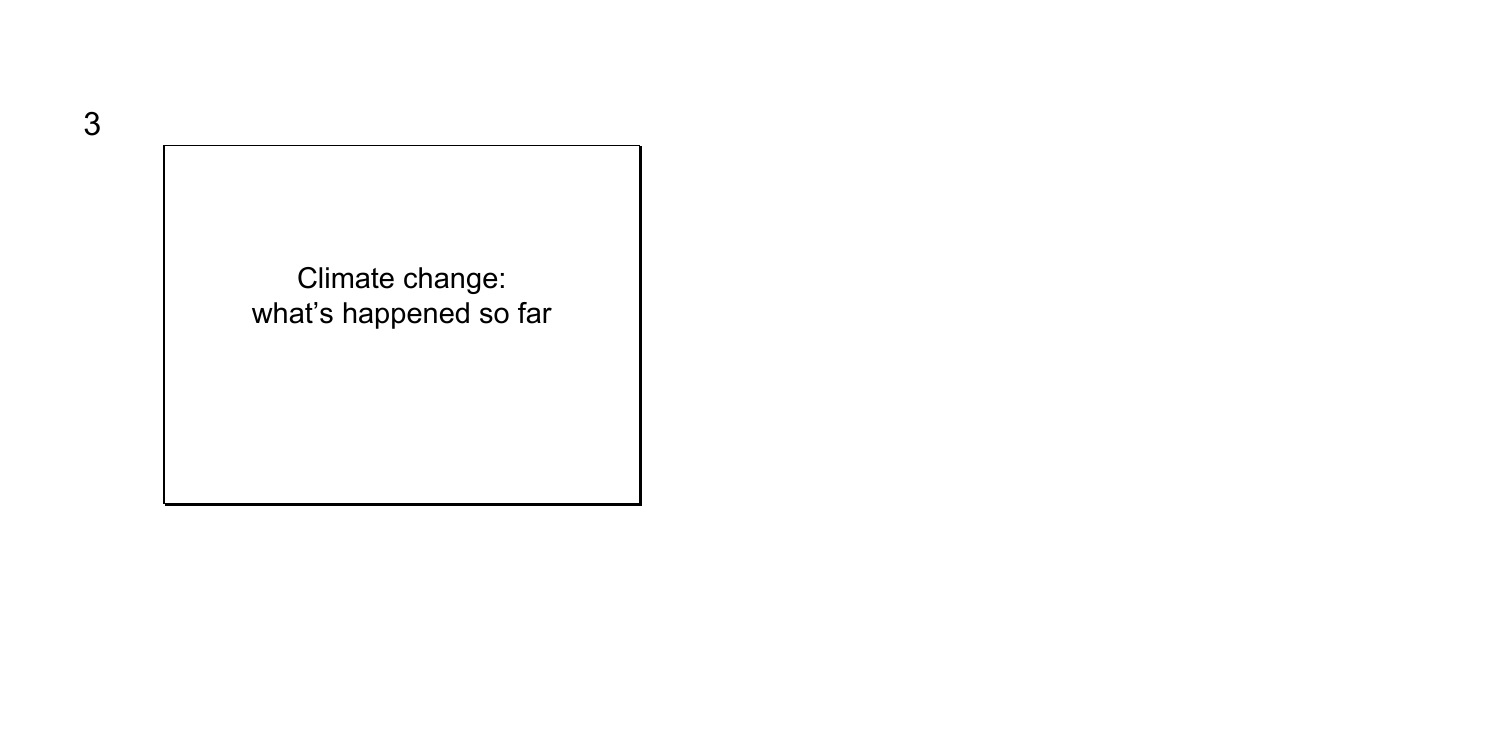

## Source: BBC website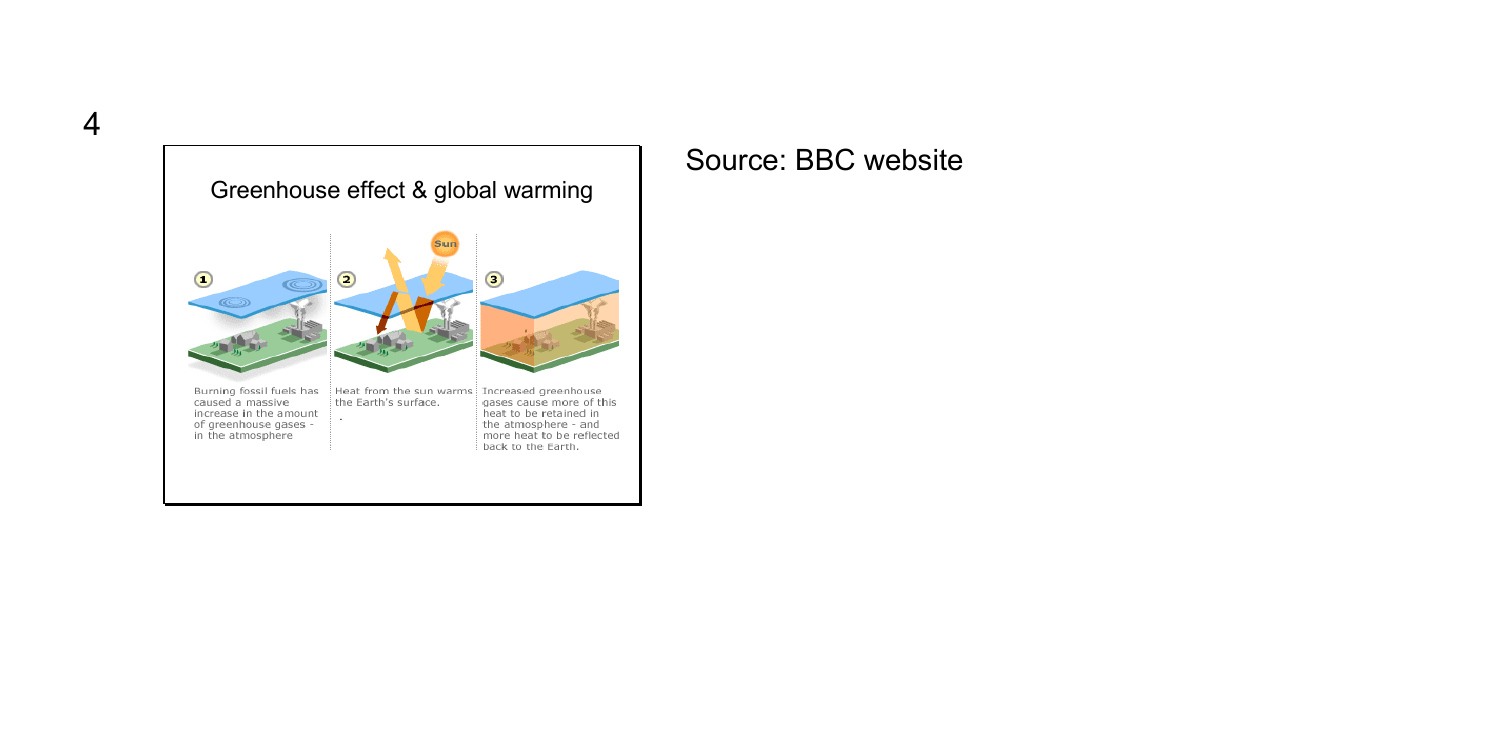Global greenhouse gas (GHG) emissions (deforestation)<br>decay of<br>biomass, etc) Agriculture 1980 1990 2000 2004 CO<sub>2</sub> from fossil fuel use and other sources 
<sub>CO2</sub> from deforestation, decay and peat No from agriculture and others **E** Figures CH4 from agriculture, waste and energy Source: IPCC (2007a) N<sub>2</sub>O – nitrous oxide CO2 – carbon dioxide F-gases – gases containing Fluorine CH<sub>1</sub> – methane  $(6.0$  HFC, PFC, SF<sub>-1</sub>)

- (a) Global annual emissions of anthropogenic GHGs from 1970 to 2004
- (b) Share of different anthropogenic GHGs in total emissions in 2004 in terms of CO2 equivalent (CO2-eq).
- (c) Share of different sectors in total anthropogenic GHG emissions in 2004 in terms of CO2-eq. (Forestry includes deforestation).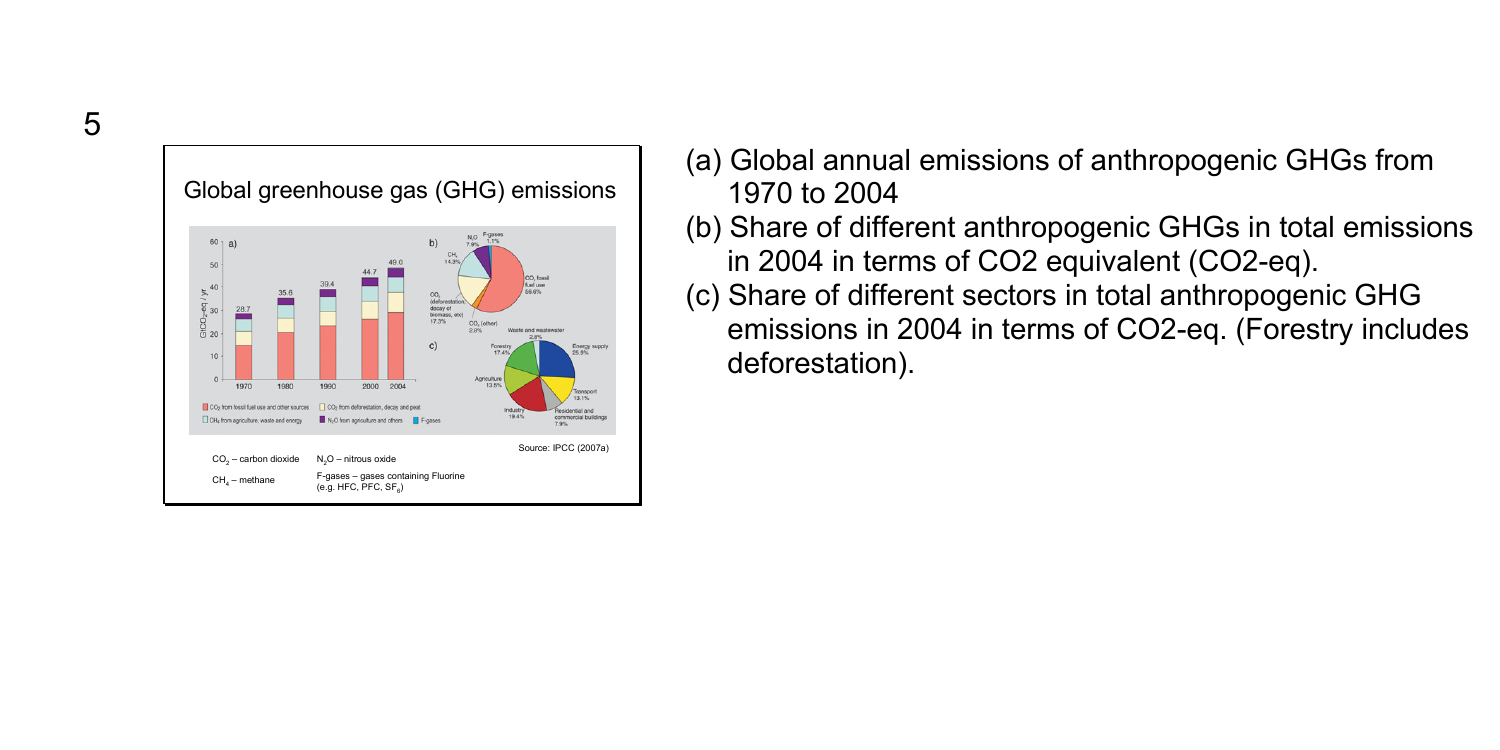## Military contribution to climate change

- $\cdot$  Emissions of CO<sub>2</sub> from military forces
	- USA: ~60 million tonnes in 2005
		- 1% of total USA emissions
		- similar to Finland's total emissions
	- $-1$  IK:  $\sim$ 5 million tonnes in 2005
		- 1% of total UK emissions
		- similar to Senegal's total emissions
	- War in Iraq: ~141 million tonnes since 2003
		- annual emissions similar to Peru

Military CO2 emissions for USA and UK estimated by SGR based on data from DESC (2006) & MoD (2006). Figures for Iraq war are from Reisch & Kretzmann (2008) Covering period Mar 2003 to Oct 2007 includes fuel consumption of US military in Operation Iraqi Freedom, upstream emissions & emissions of cement used in rebuilding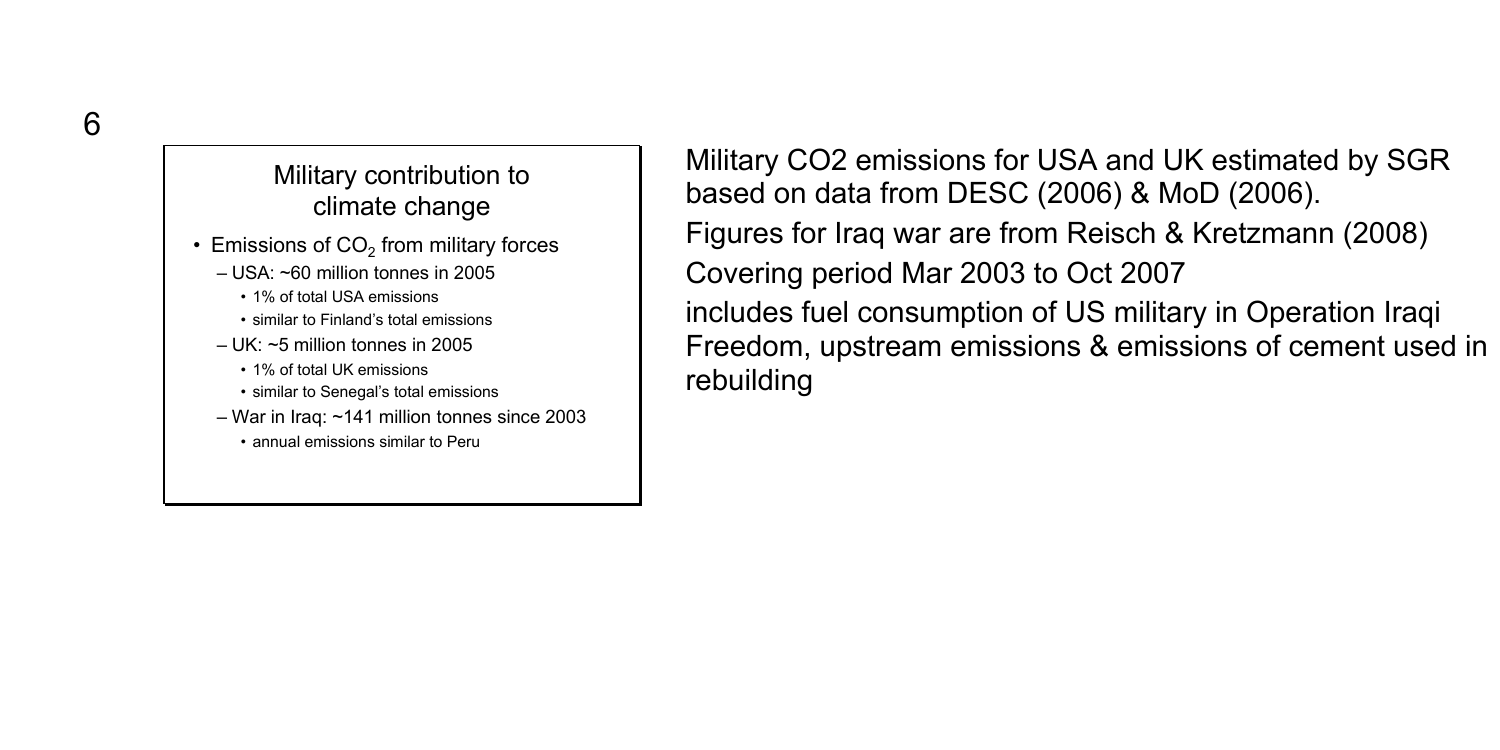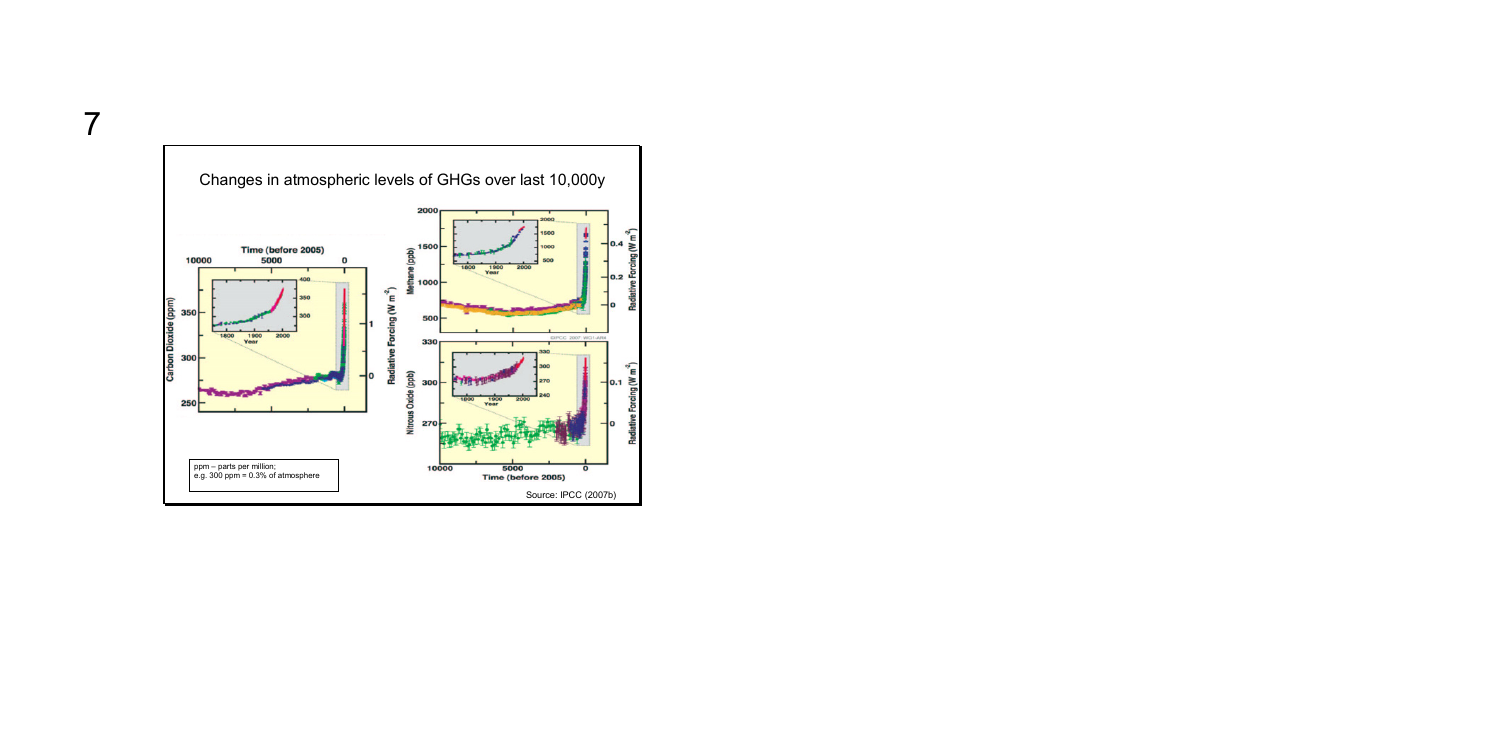

Data from Petit et al (1999) Latest data shows that CO2 levels are now higher than for at least 650,000 years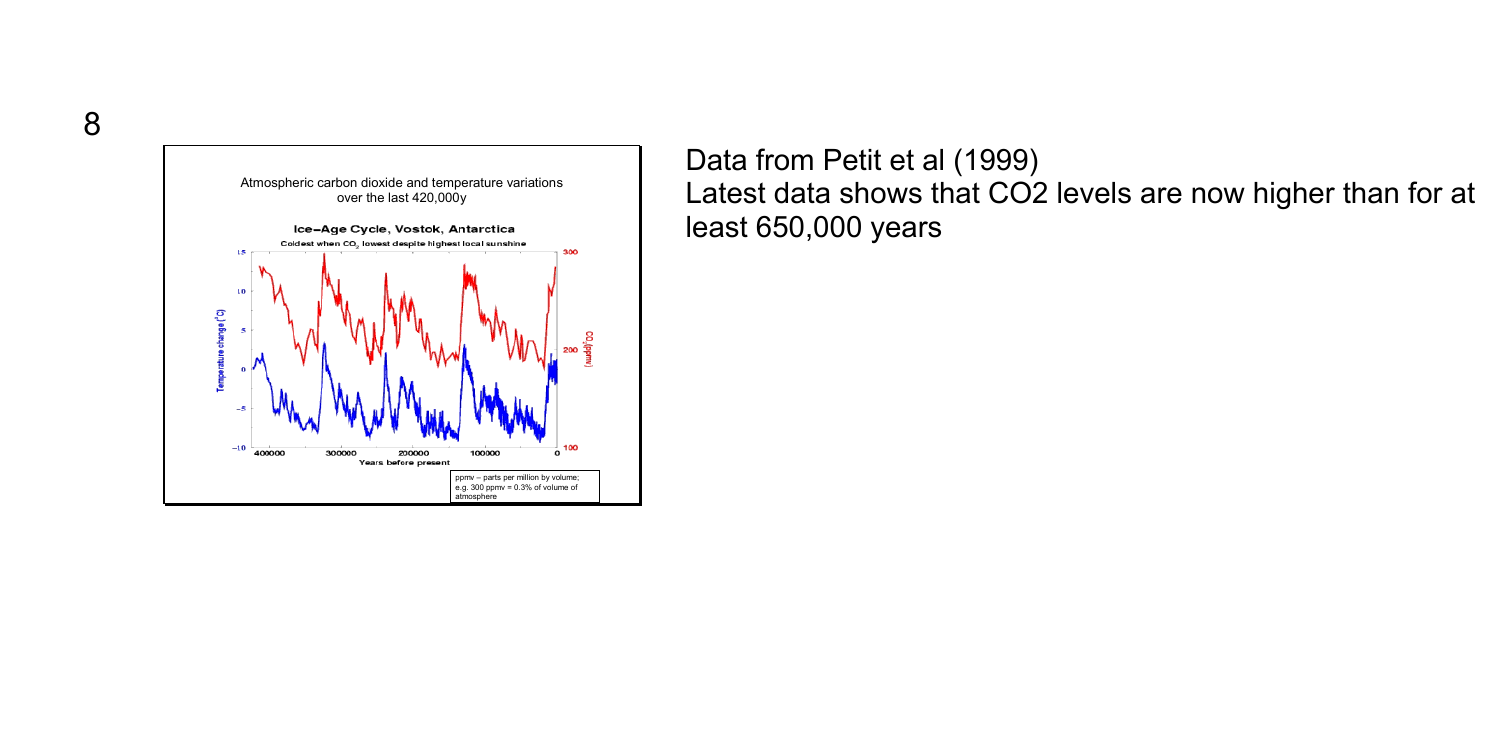

Current temp is  $0.76^{\circ}$ C higher than in ~1875 – likely higher than at any time in the last 1300 years Sea level  $-$  ~17cm rise over 20th century (due to water expansion + ice melting) From IPCC (2007b)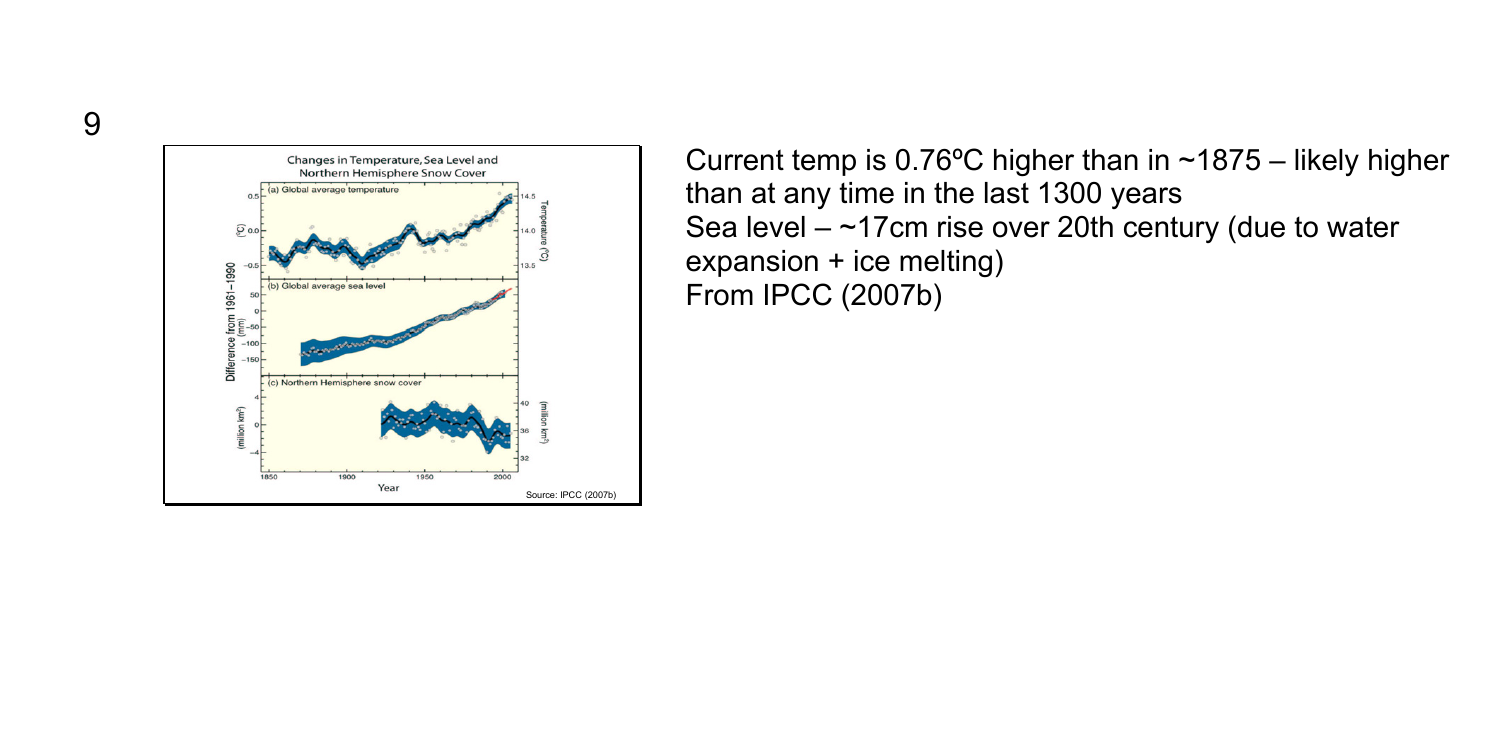#### Examples of impacts so far

- Loss of coastal wetlands & increasing damage from coastal flooding
- Changes in heat-related deaths in Europe
- Reduced growing season in the African Sahel
- Numerous changes in ecosystems
- World Health Organisation estimate:
	- 150,000 deaths due to climate change in year 2000

World Health Organisation (WHO) estimate is based mainly on assessments of changes in death rates due to heat stress and infectious disease Other examples: Extreme weather – widespread increases in storm activity (including more intense hurricanes in some regions), increases in occurrences of drought Of 29,000 good quality environmental data sets that are available, 89% show changes consistent with a warming world

All data from IPCC (2007c) except for World Health Organisation study which is from WHO (2003)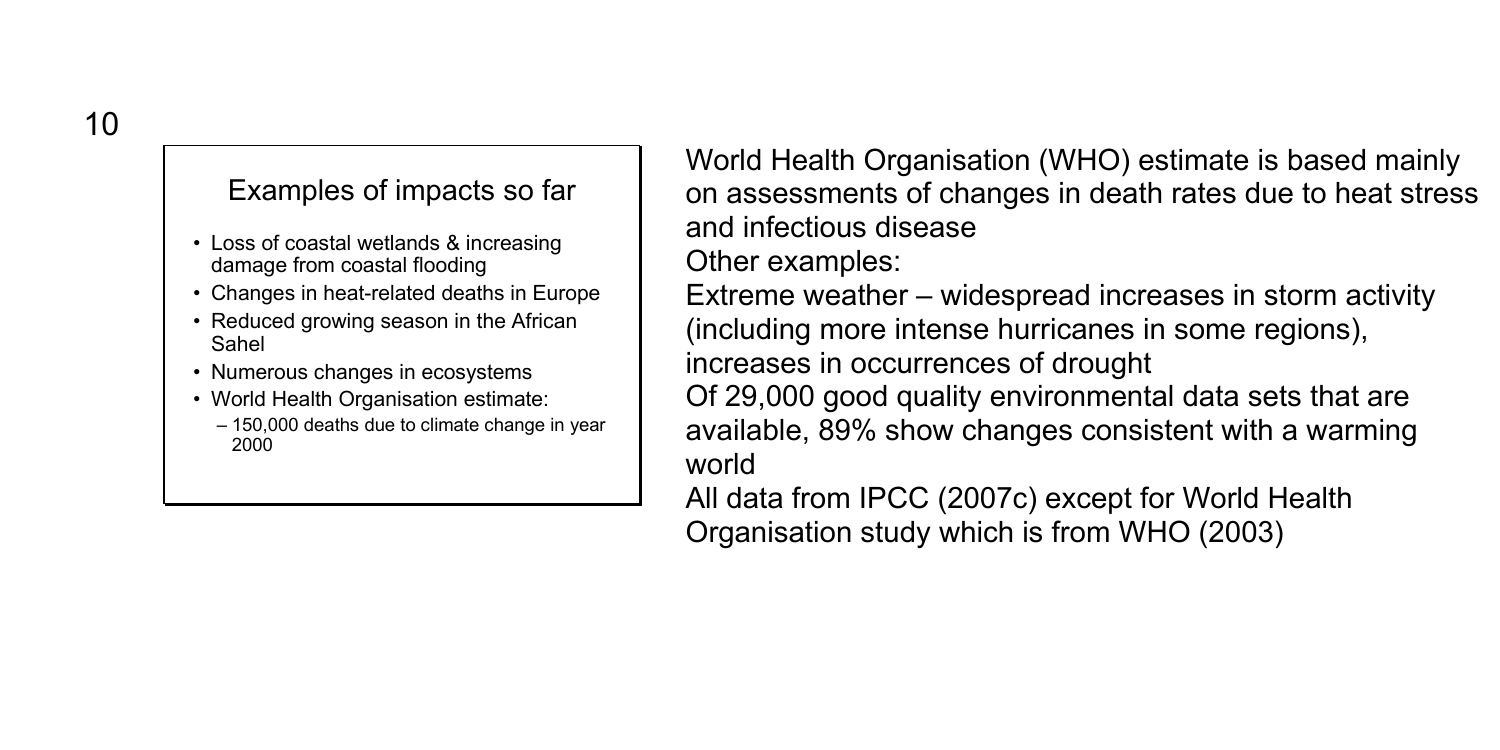11

Climate change: the future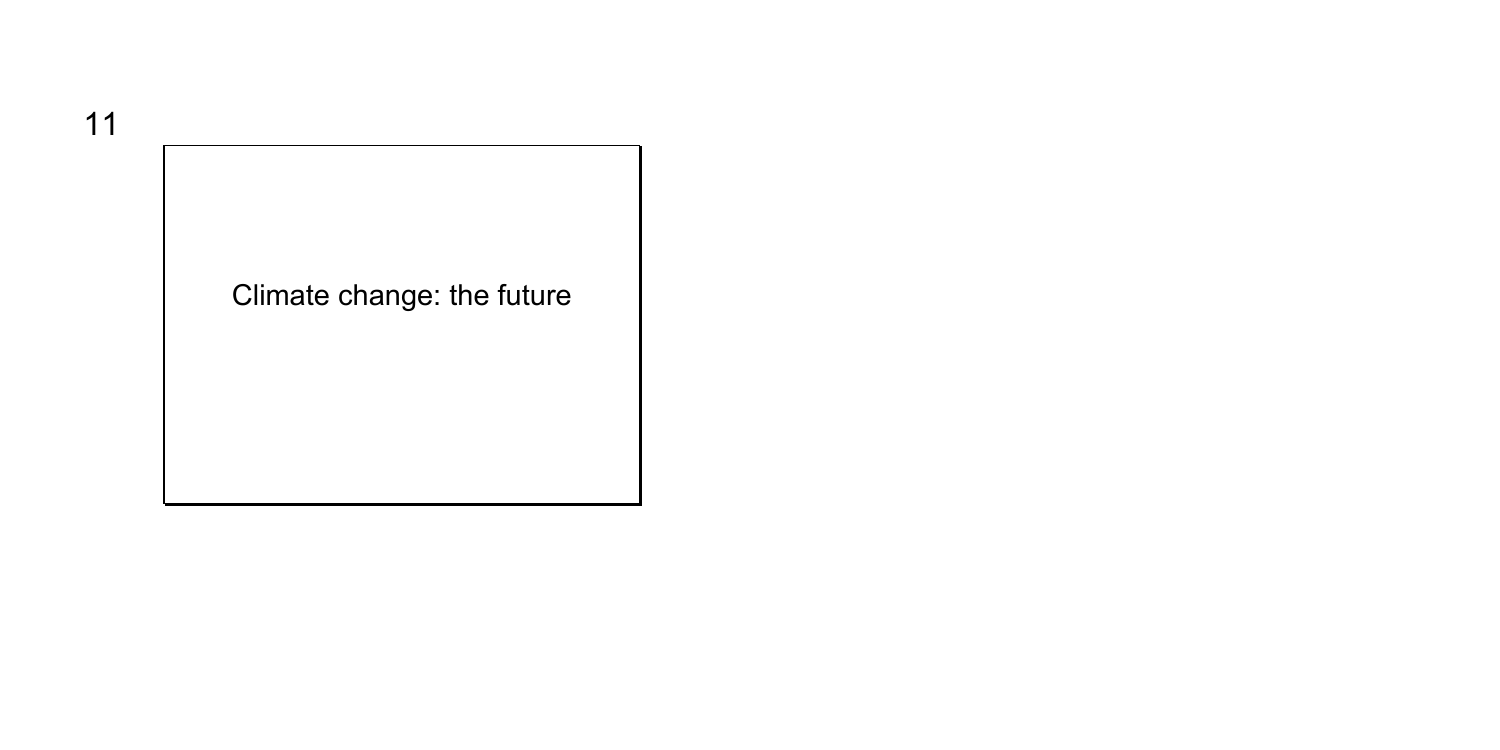## om: IPCC (2007a)

Continued increases in emissions

- Future scenarios project increases of global GHG emissions by 25-90% between 2000 and 2030
- Our current path is taking us towards the upper end of the range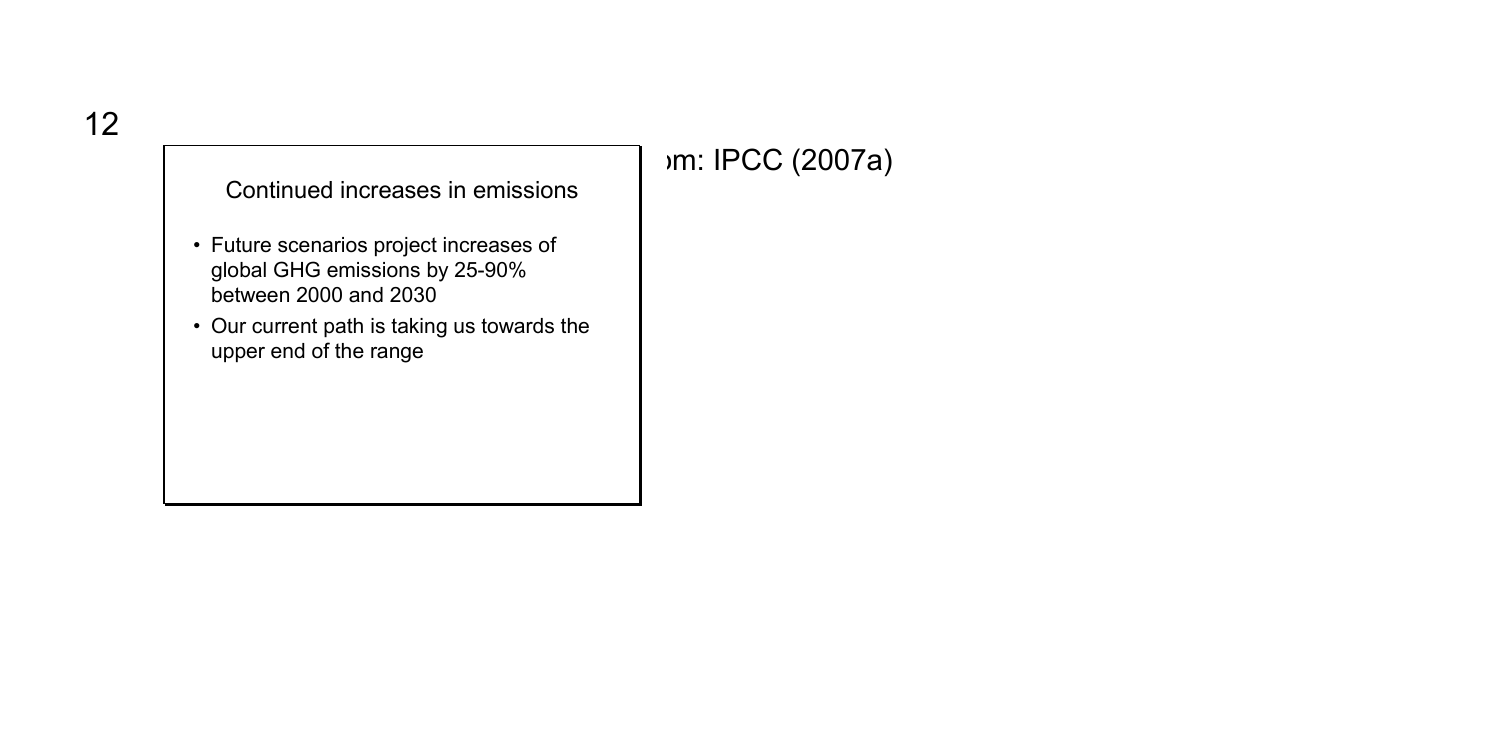13



Predicted temp in 2100 will be between 1.1ºC and 6.4ºC higher than 1990 (IPCC, 2007b) For comparison, the temperature difference between the Ice

Ages and the warm interglacial periods such as at present has been 4-7ºC (IPCC, 2007d)

Available evidence indicates that the upper end of this range would represent a faster change than at any time in the last 50 million years (IPCC, 2007d)

Light blue curve – 'thought experiment' based on what would happen if we had stopped emitting GHGs in 2000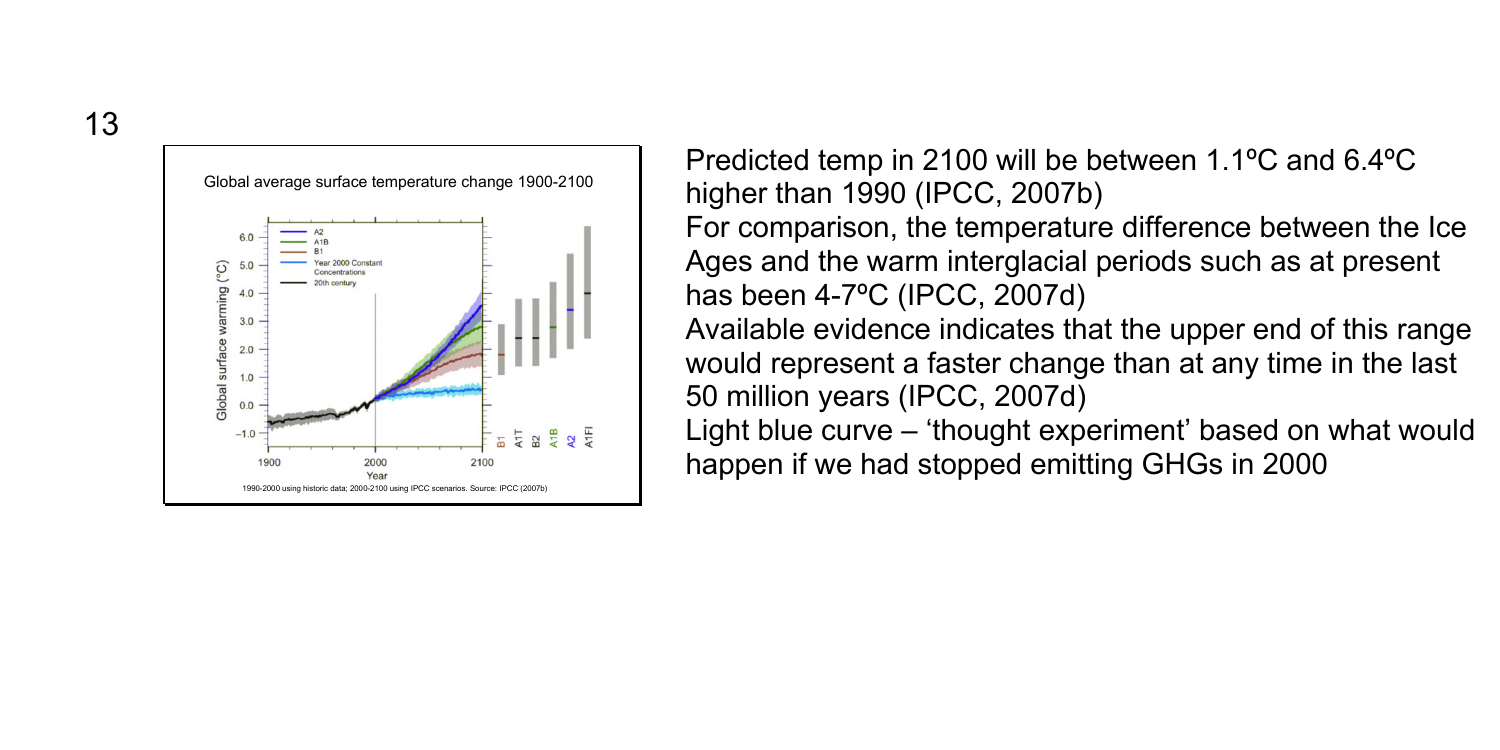## Main direct impacts

- Fresh water resources
- Coastal areas
- Food supplies
- Human health
- Ecosystems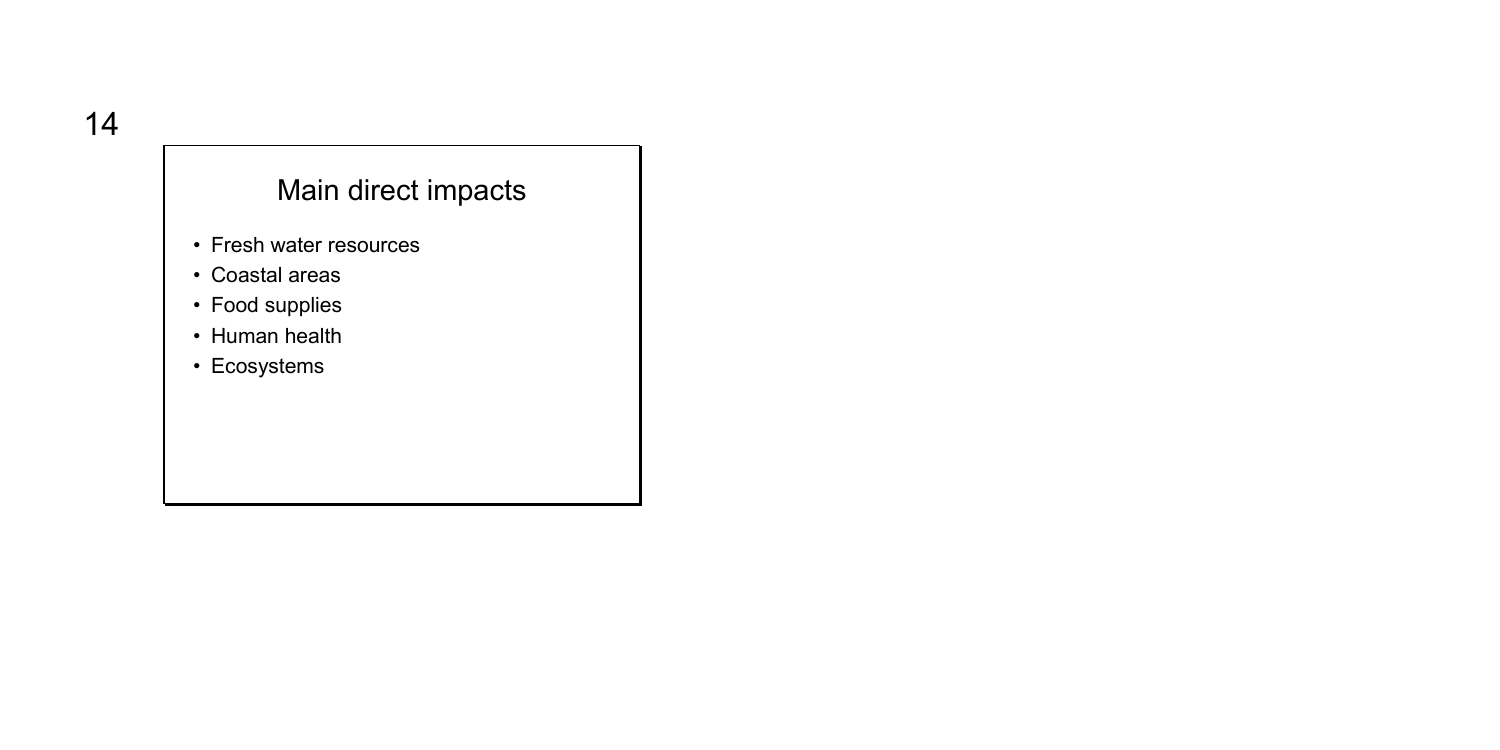## Fresh water resources

- Dry areas likely to get drier, wet areas get wetter – Major changes in rivers & water availability by 2050
- Water supplies from glaciers & snow cover will decline
- Drought-prone areas likely to expand
	- Africa: 'water stress' likely to affect 75-250 million by 2020
	- Asia: >1 billion may be adversely affected by 2050s
- Increased storminess likely to increase flood risk
- Sea-level rise will increase saltwater contamination of groundwater

Water availability By 2050s – in high latitudes & some wet tropical areas, average water availability will increase by 10-40%; in some dry regions at mid-latitudes and dry tropics, average water availability will decrease by 10-30% Meltwater-fed areas Currently 1/6 of world population live in these areas All data from IPCC (2007c)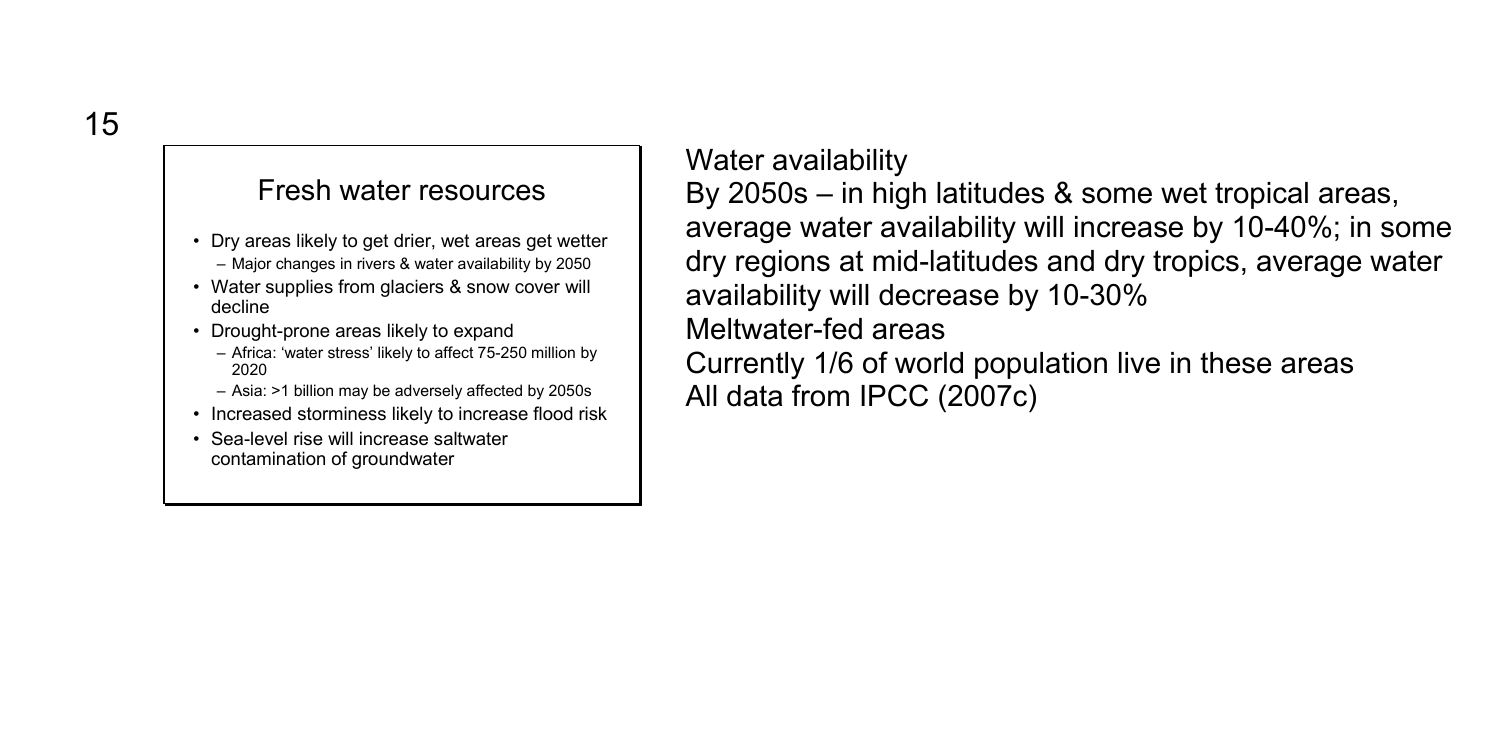#### Coastal areas

- Sea-level rise will lead to major increase in flooding risk and loss of land
- Huge numbers affected
	- Currently, half world population lives in coastal areas
- Mega-deltas of Asia and Africa, and small island states, will be most affected
	- Eastern China: 30 million currently live in areas under threat
	- Bangladesh: 15 million…
	- Egypt: 7 million…
	- Small island states: ½ million affected

Sea-level rise 18-59cm by 2100 (IPCC, 2007a) – but as these projections do not include all known feedbacks, including ice sheet melting, this rise is likely to be underestimate China: sea level rise of 0.5m would inundate 40,000km2 on eastern coast where 30 million people currently live Bangladesh: sea level rise of 1m (majority due to land subsidence) would flood area where 15 million people currently live

Egypt: sea level rise of 1m (majority due to land subsidence) would flood area where 7 million people currently live Small island states: whole land area almost entirely below 3m

– but inundation of land, increased flood risk and groundwater salination likely to make them uninhabitable well before reaching that level

Source for country estimates: Houghton (2004), pp150-155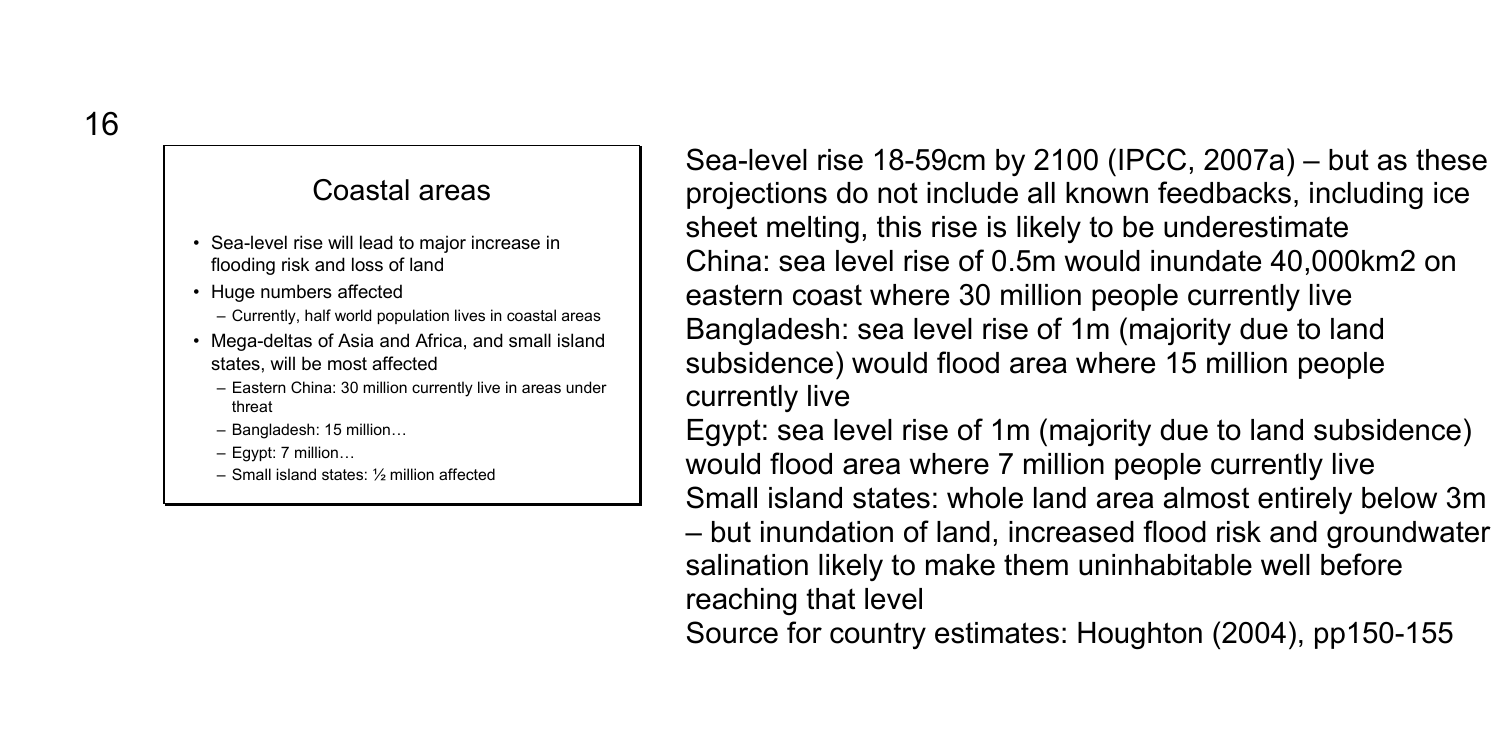## Food supplies

- Potential for major disruption in food supplies
- Crop productivity likely to fall in tropics & subtropics
	- access to food is projected to be "severely compromised" in many African countries
- Crop productivity across the globe will also change
	- *increase* for modest temperature rise
	- *decrease* for large temperature rise
- Adverse effects on fisheries

Impacts will combine with existing problems of soil erosion & water shortages From IPCC (2007c)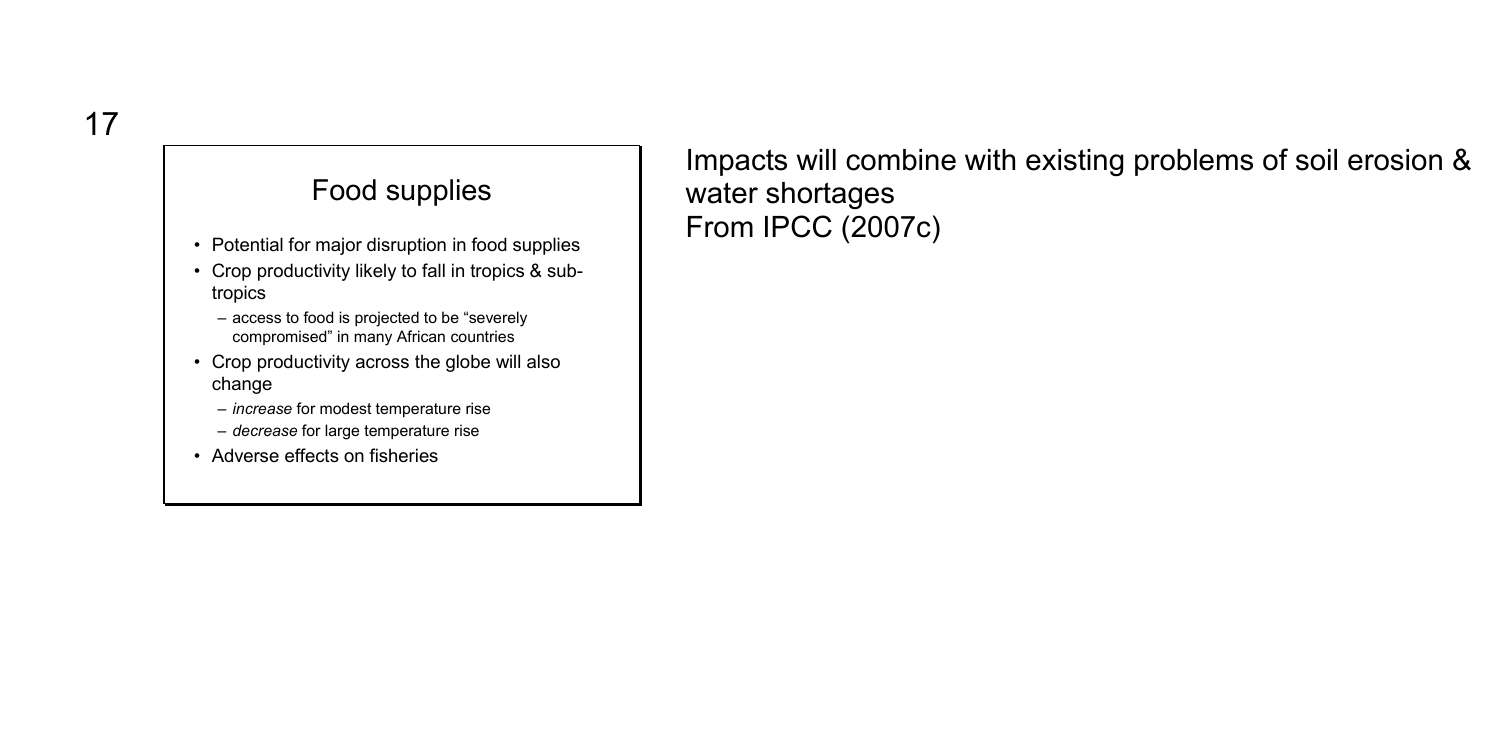## From IPCC (2007c)

## Human health

- Health of millions of people adversely affected, due to increases in:
	- malnutrition
	- damage and disease related to extreme weather
	- diarrhoeal disease
	- cardio-respiratory disease (due to ozone)
	- many infectious diseases
- But…
	- cold-related deaths likely to fall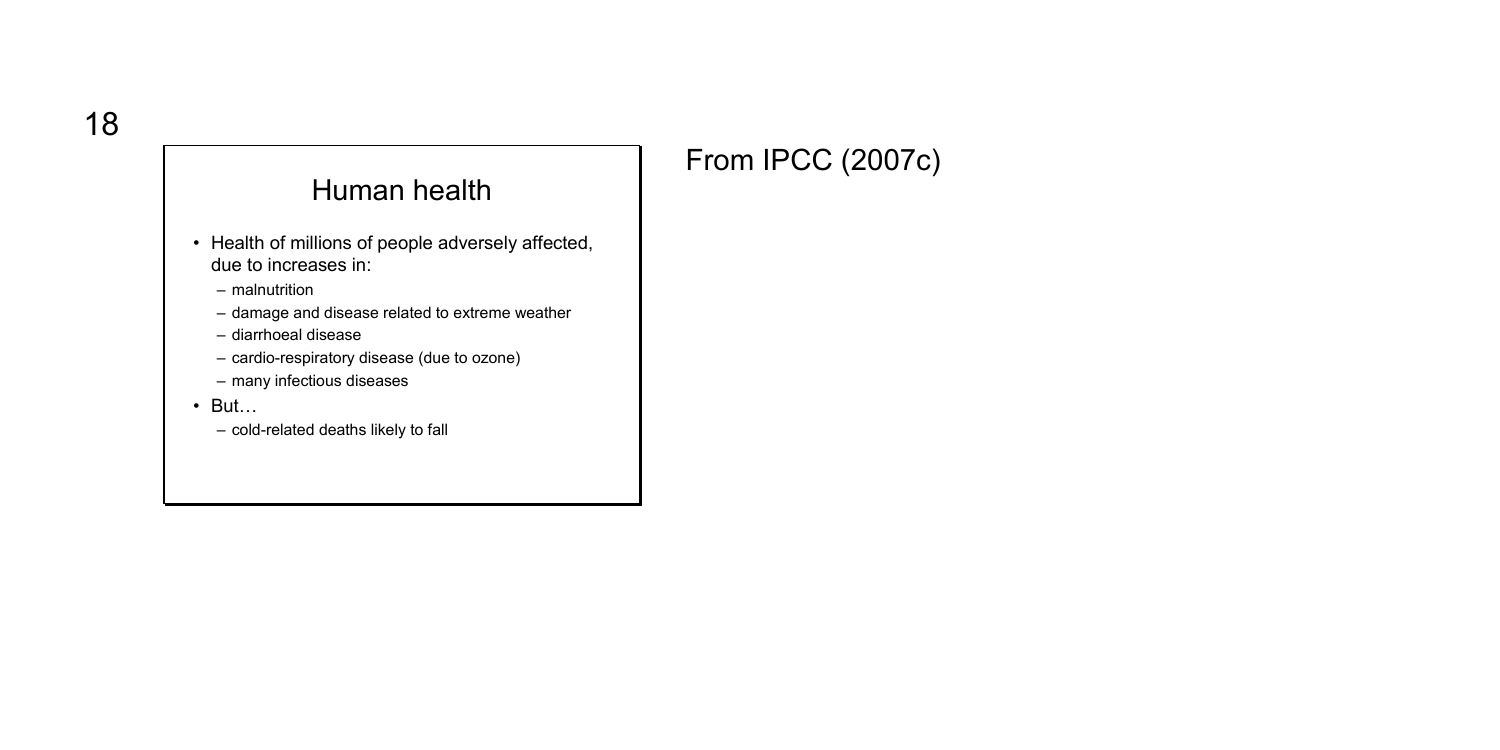# From IPCC (2007c)

## Ecosystems

- Potentially large-scale extinction
	- 20-30% of plant & animal species at increased risk of extinction if global temperature rises by 1.5-2.5 C above 1990 level
- Forests start to emit CO2
	- carbon uptake by forests & other ecosystems will start to fall, and may begin to reverse
- Ocean acidification
	- serious damage to shelled animals
- Corals, tropical forests & mangrove swamps especially vulnerable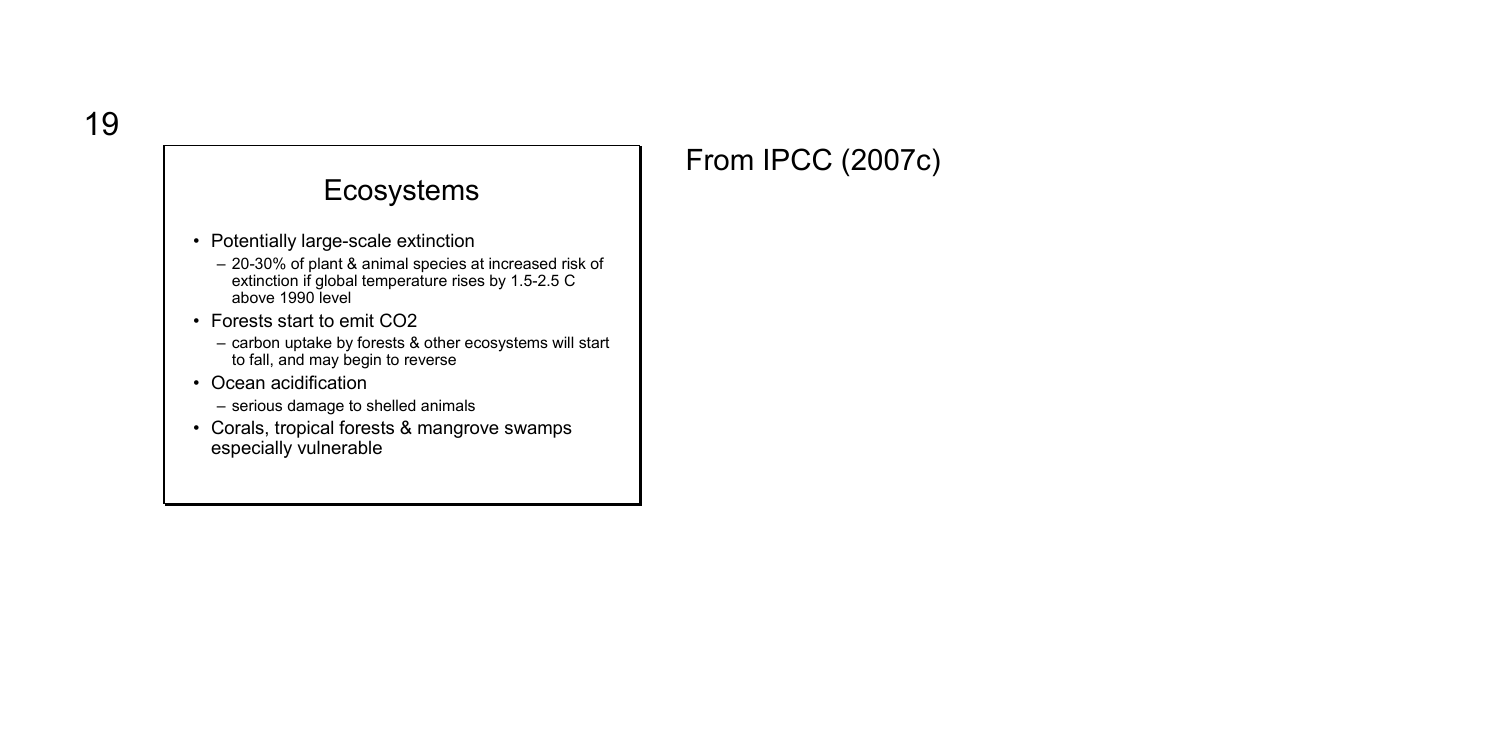| n                 |                                                                                                                                                                                                                                                                  |                                                                                                              | Global mean annual temperature change relative to 1980-1999 ("C)                                          |                                                                                                                         |  |
|-------------------|------------------------------------------------------------------------------------------------------------------------------------------------------------------------------------------------------------------------------------------------------------------|--------------------------------------------------------------------------------------------------------------|-----------------------------------------------------------------------------------------------------------|-------------------------------------------------------------------------------------------------------------------------|--|
| <b>WATER</b>      | Increased water availability in moist trapics and high latitudes we -<br>Decreasing water availability and increasing drought in mid-latitudes and semi-arid low latitudes = = = = = =<br>Hundreds of millions of people exposed to increased water stress - - - |                                                                                                              |                                                                                                           |                                                                                                                         |  |
| <b>FCOSYSTEMS</b> | Increased cond bleaching - Most conds bleached - Widespread cond mortality = = = = = = = = = = = =                                                                                                                                                               | Up to 30% of species at _<br>increasing risk of extinction                                                   |                                                                                                           | Significant' extinctions and<br>arraind the eletion                                                                     |  |
|                   | Increasing species range shifts and wildfire risk                                                                                                                                                                                                                |                                                                                                              | overturning circulation                                                                                   | Terrestrial biosebere tends toward a net carbon source as-<br>Ecosystem changes due to weakening of the meridional = -  |  |
| FOOD              |                                                                                                                                                                                                                                                                  | Tendencies for cereal productivity<br>to decrease in low latitudes<br>to increase at mid- to high latitudes. | Tendencies for some cereal productivity                                                                   | Productivity of all cereals - - -<br>decreases in low latitudes.<br>Cereal productivity to<br>decrease in some regions. |  |
| COASTS            | Increased damage from floods and storms we we we we we we we we we we we we we                                                                                                                                                                                   |                                                                                                              | About 30% of<br>wertlangts less!<br>Millions more people could experience.<br>coastal flooding each year. | $abcd$ coastal $- - -$                                                                                                  |  |
| <b>HEALTH</b>     | Increasing burden from matrutrition, diarchoeal, cardio respiratory, and infectious diseases = = = = +<br>Increased morbidity and mortality from heat waves, floods, and droughts = = = =<br>Changed distribution of some disease vectors - -                    |                                                                                                              |                                                                                                           | Substantial burden on beach services on m m                                                                             |  |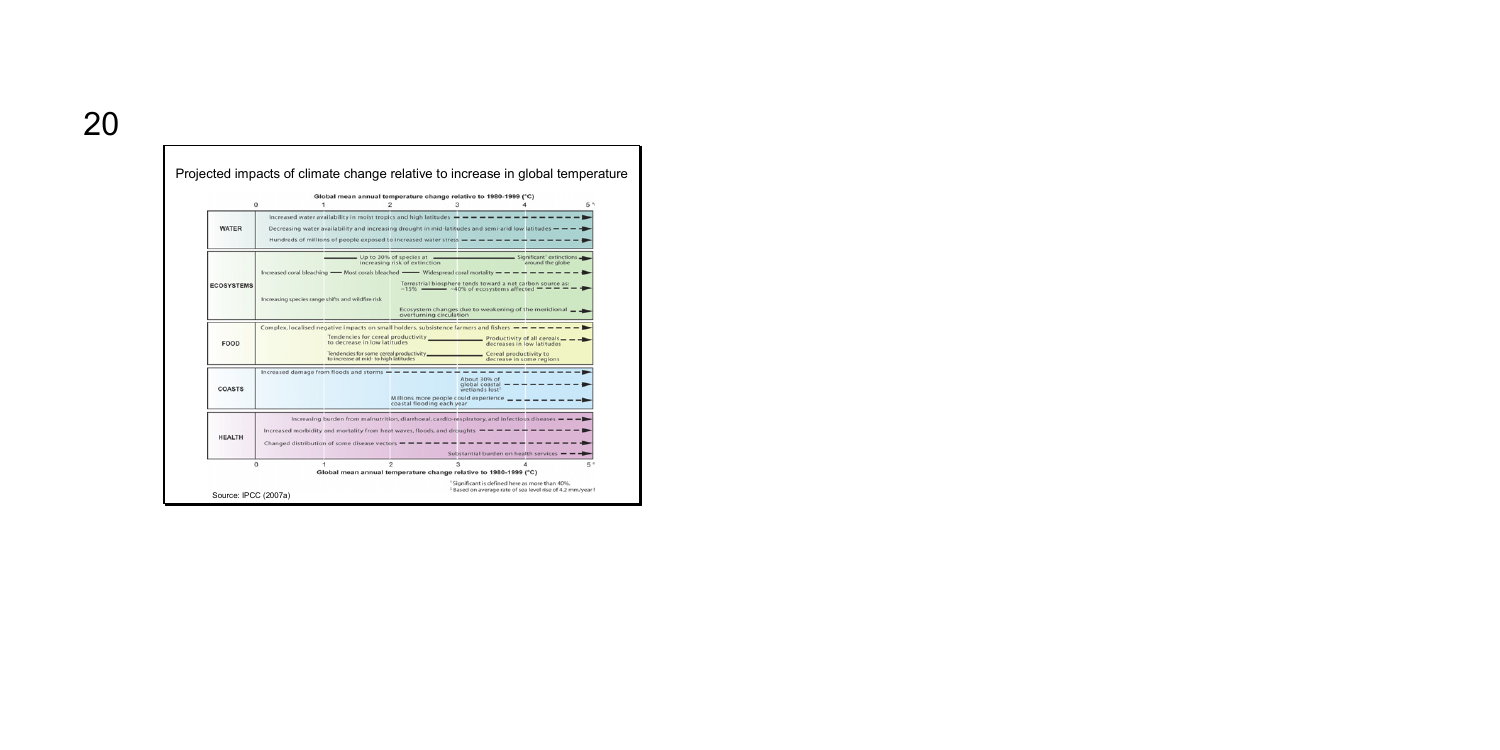### 'Dangerous' climate change

- Main aim of Climate Change Convention
	- 'to prevent dangerous anthropogenic interference with the climate system'
- Many argue for threshold at 2°C above preindustrial level
- Large potential for irreversible effects if global temperature remains above this level (e.g.)
	- Melting of major ice sheets
	- Die-back of Amazon rainforest
	- Release of 'frozen methane'
	- Major weakening of ocean currents (e.g. Gulf Stream)

2ºC threshold – first political agreement by European Union in 1996

E.g. Greenland ice sheet - if global temperature rises to between 1.9ºC and 4.6ºC above the pre-industrial level, and remains there, then the ice sheet will eventually disappear completely leading to a sea level rise of 7m (though this may take millennia to complete)

Sources: Pearce (2005), IPCC (2007a)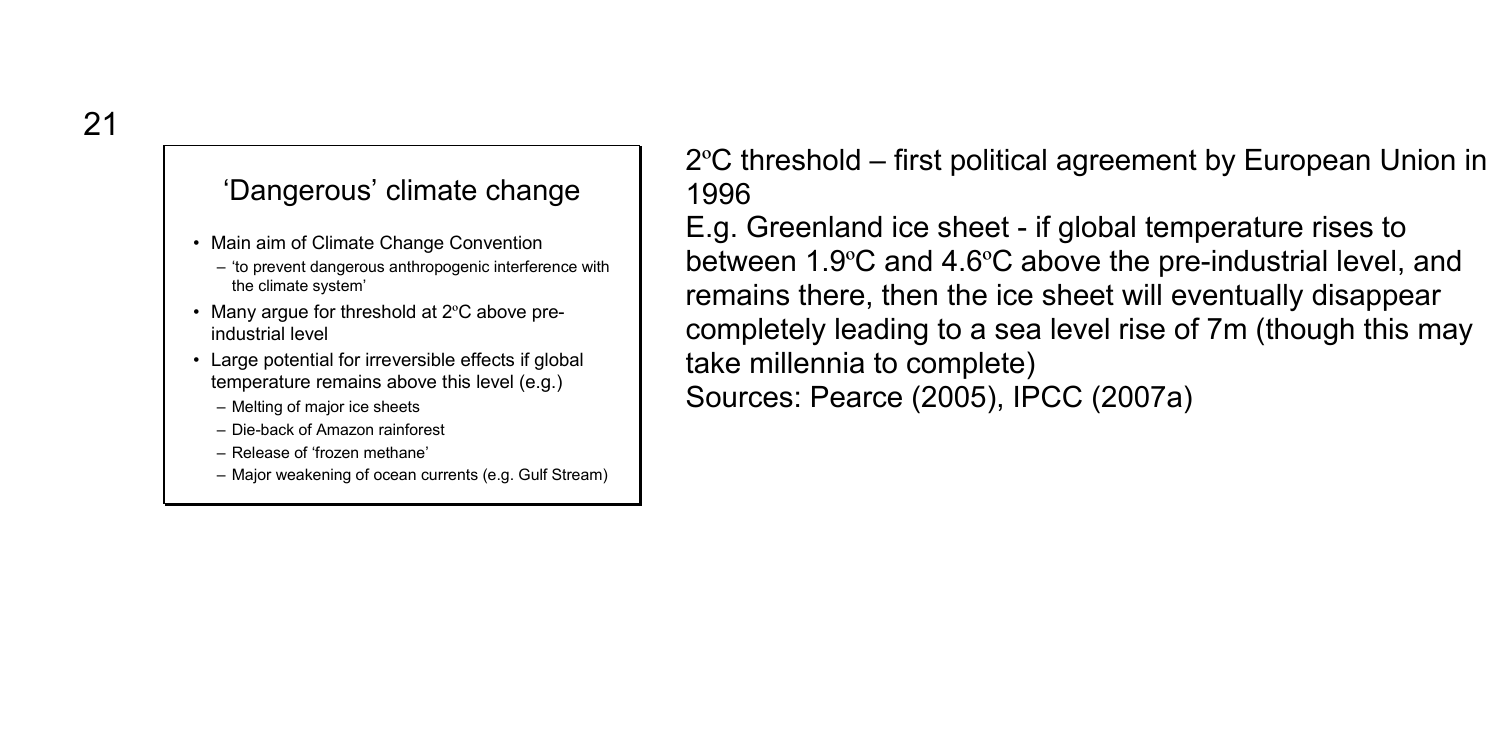

Data from Petit et al (1999) and IPCC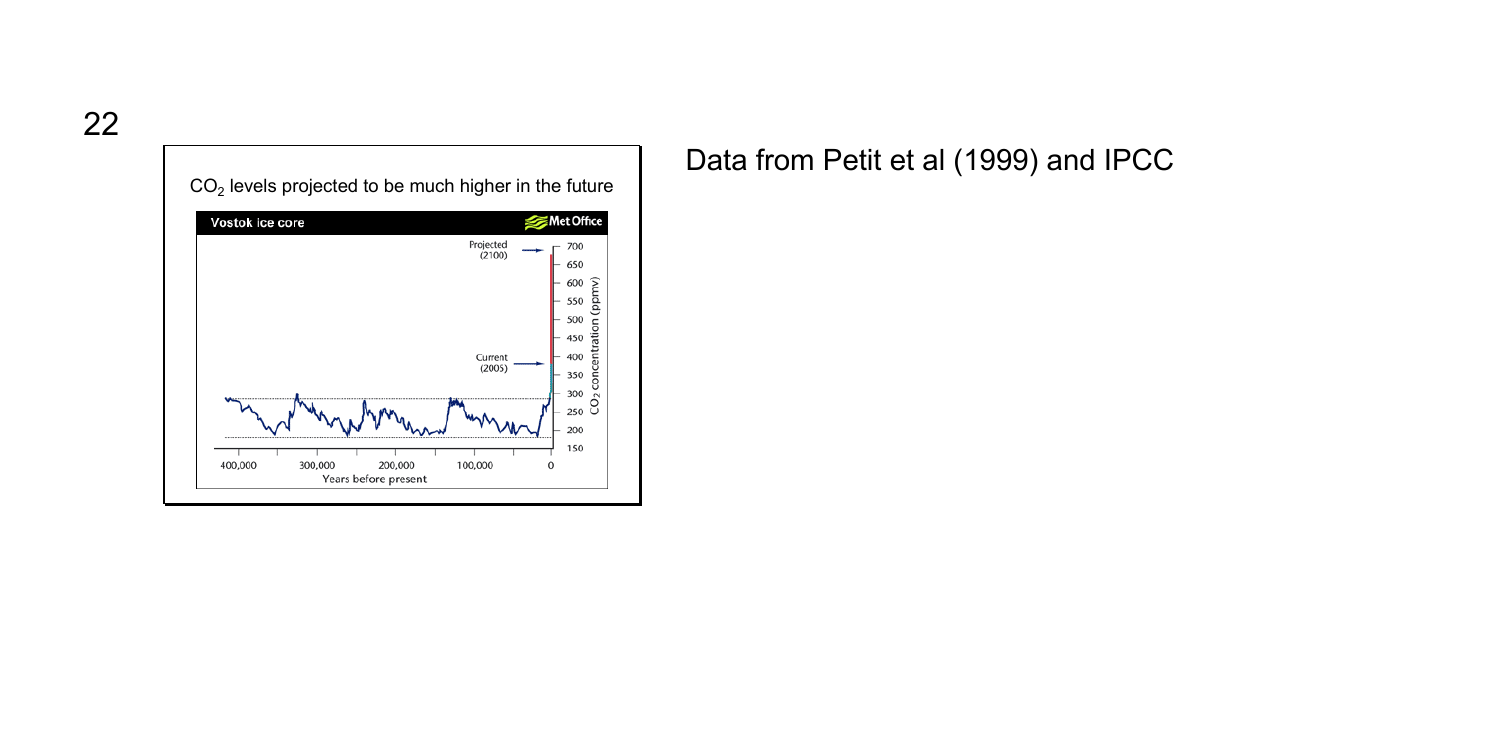## Impacts: general point

- Impacts felt most heavily by poor communities who are:
	- already the most vulnerable
	- least responsible for causing the problem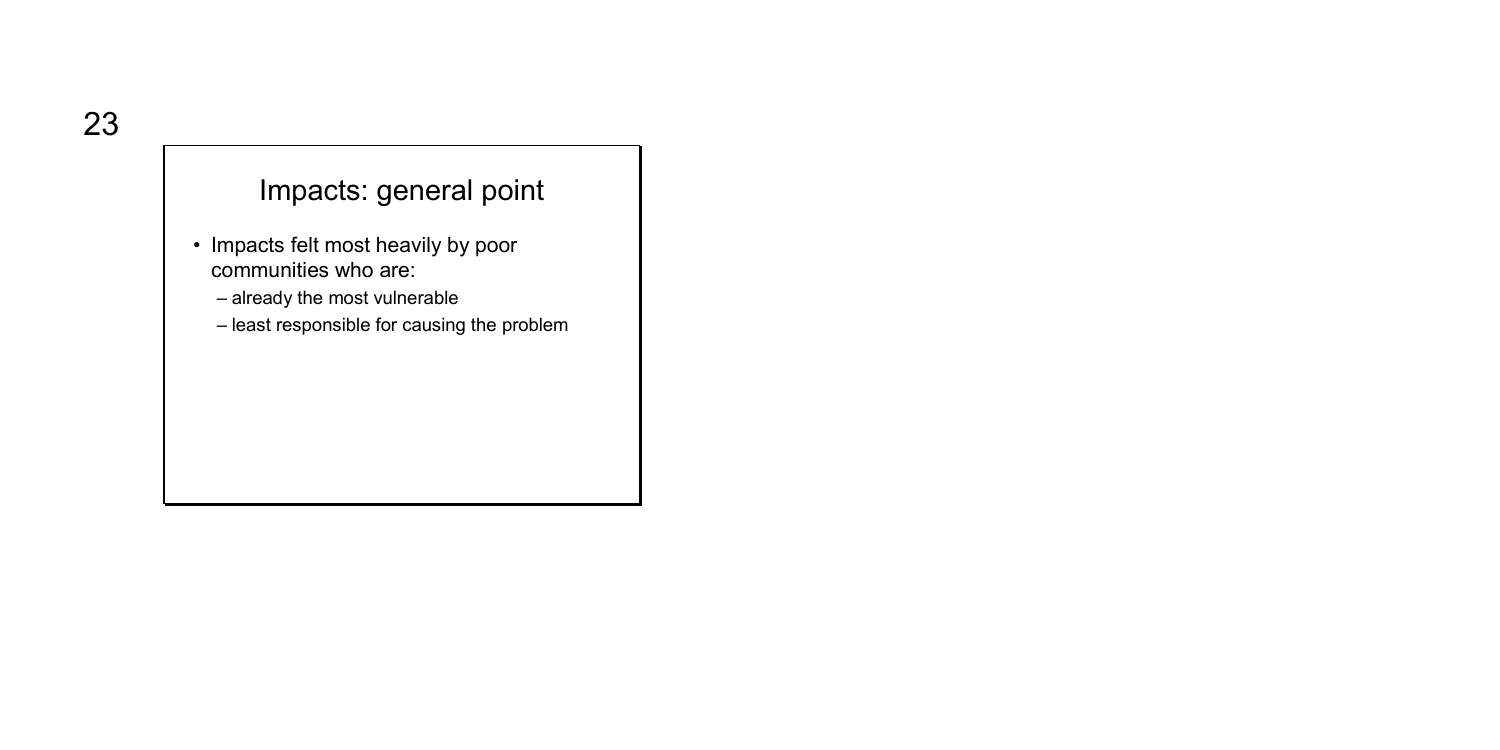# Potential for military conflict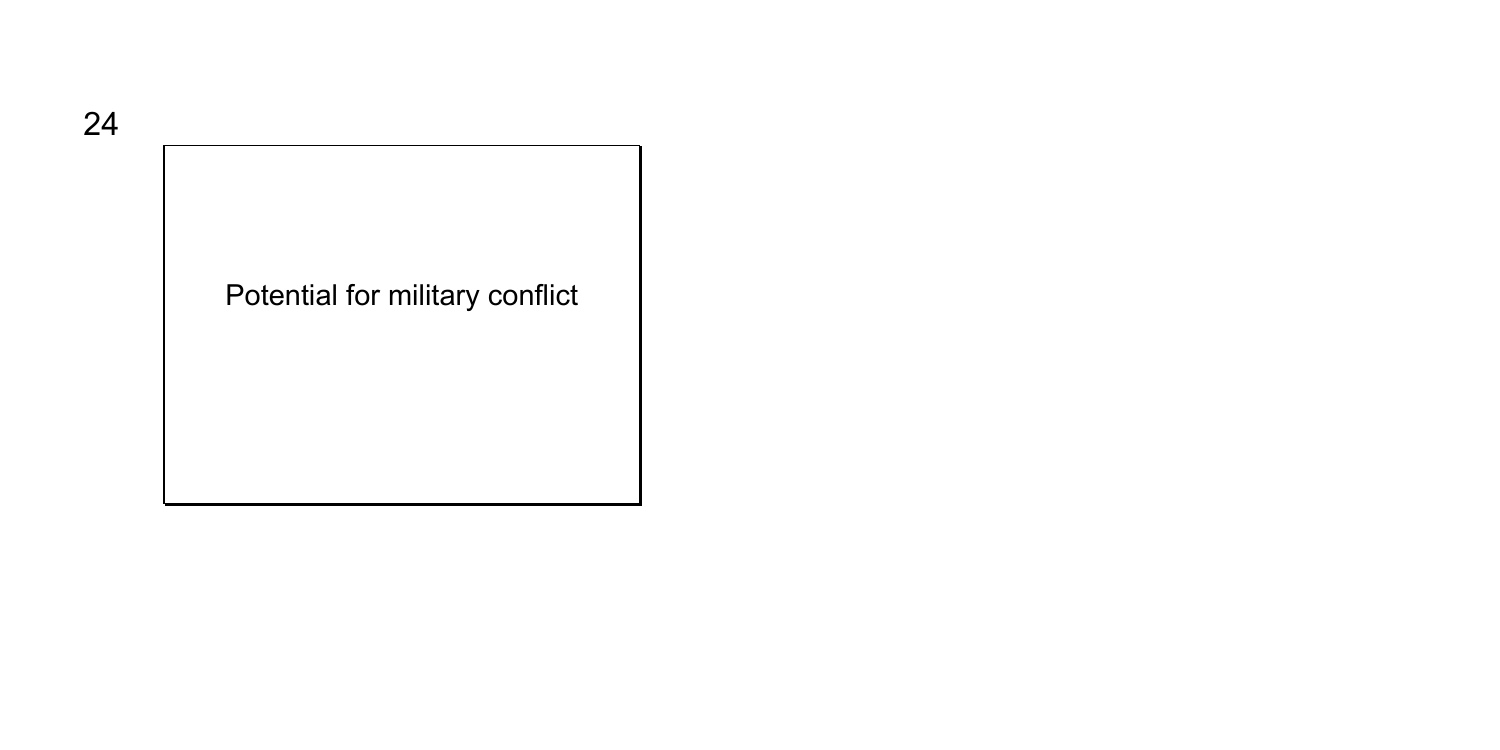## 'Indirect' climate impacts

- Environmental refugees
	- main causes:
		- loss of land (inundation & flooding)
		- disruption of food supplies
	- estimated ~150 million by 2050
- Economic disruption, recessions and (eventually) depression
- Political instability

Environmental refugees estimate from Houghton (2004), p187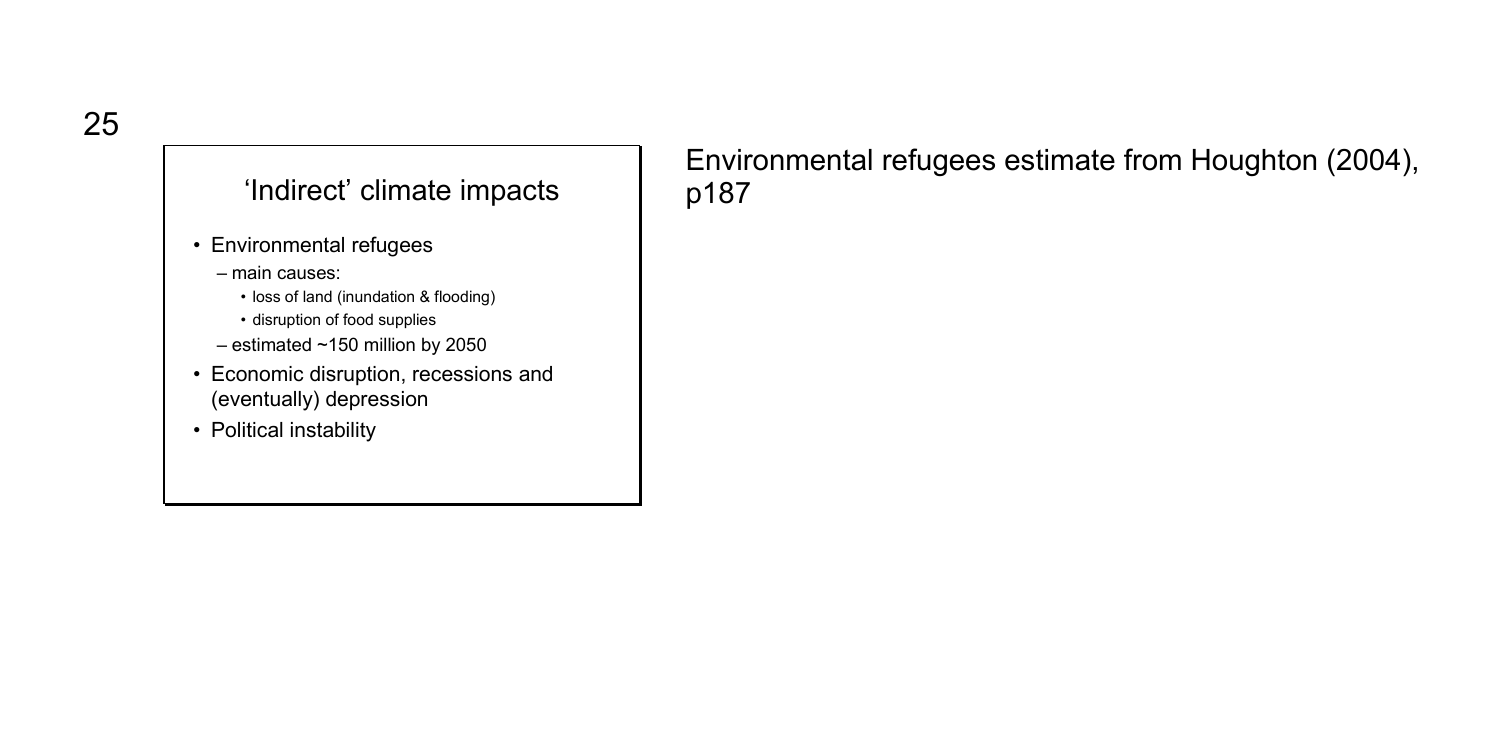#### Climate change compounds other problems

- Poverty
	- 1 billion currently in extreme poverty
- Population growth
	- Global population projected to grow to 9.2 billion by 2050
- Resource depletion
	- Groundwater, minerals etc rapidly being depleted
	- 'Peak oil' approaching
- Biodiversity loss
	- Forests, fisheries being rapidly depleted
	- On the verge of a 'mass extinction event'
- Infectious diseases
	- Currently 40 million people living with AIDS
- and others...

# Figures from: UN (2007), UNFPA (2008)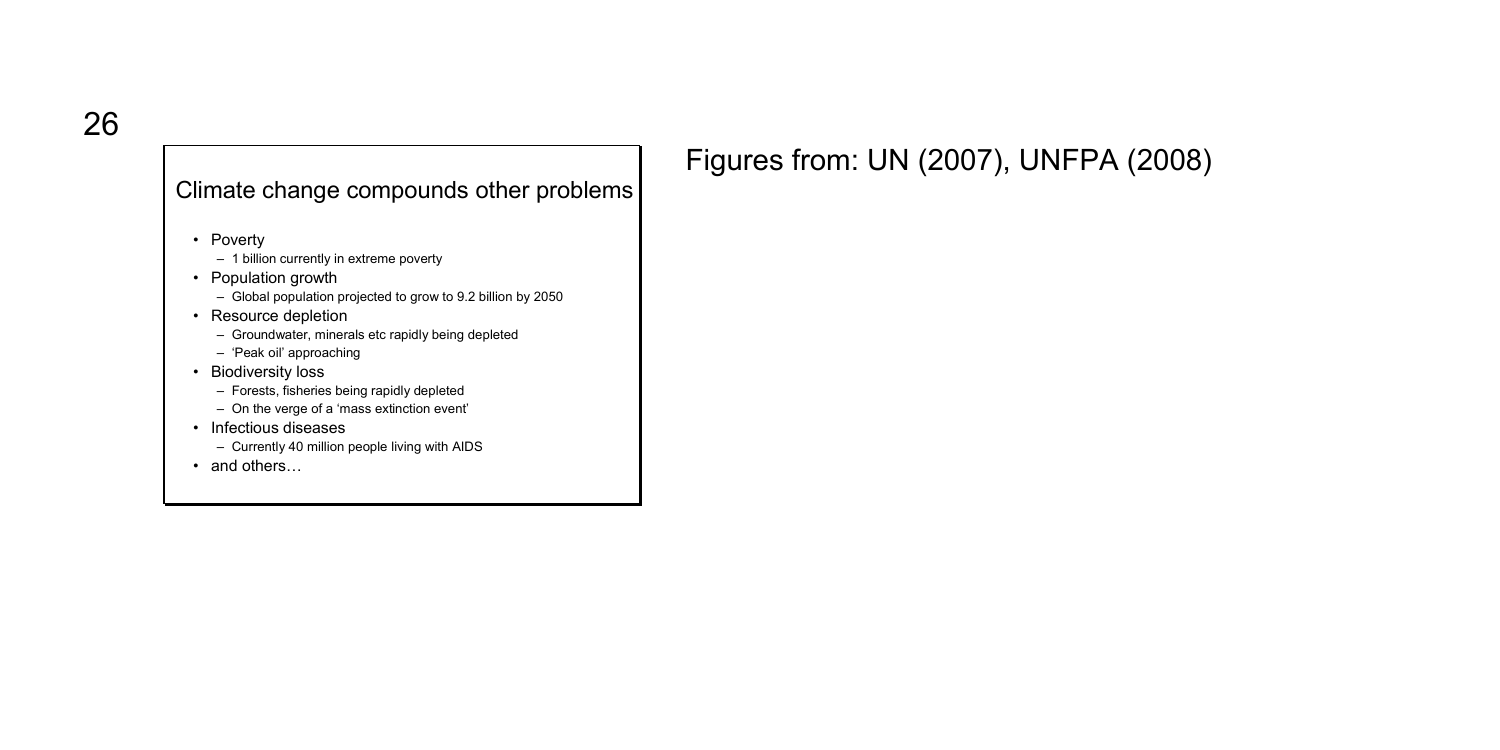Existing wars and weapons stocks

- Current military conflicts
	- 28 wars and 15 other 'armed conflicts' in 2006
	- Most in Asia, Africa and Middle East
- Global nuclear weapons stockpiles
	- $-$  ~25,500 warheads
	- 1 in 10 warheads on 'high-alert'
- 'Small arms'
	- Hundreds of millions in circulation

Figures on current military conflicts from Renner (2008). Figures on nuclear weapons stocks from Federation of American Scientists (2008) and Starr (2008).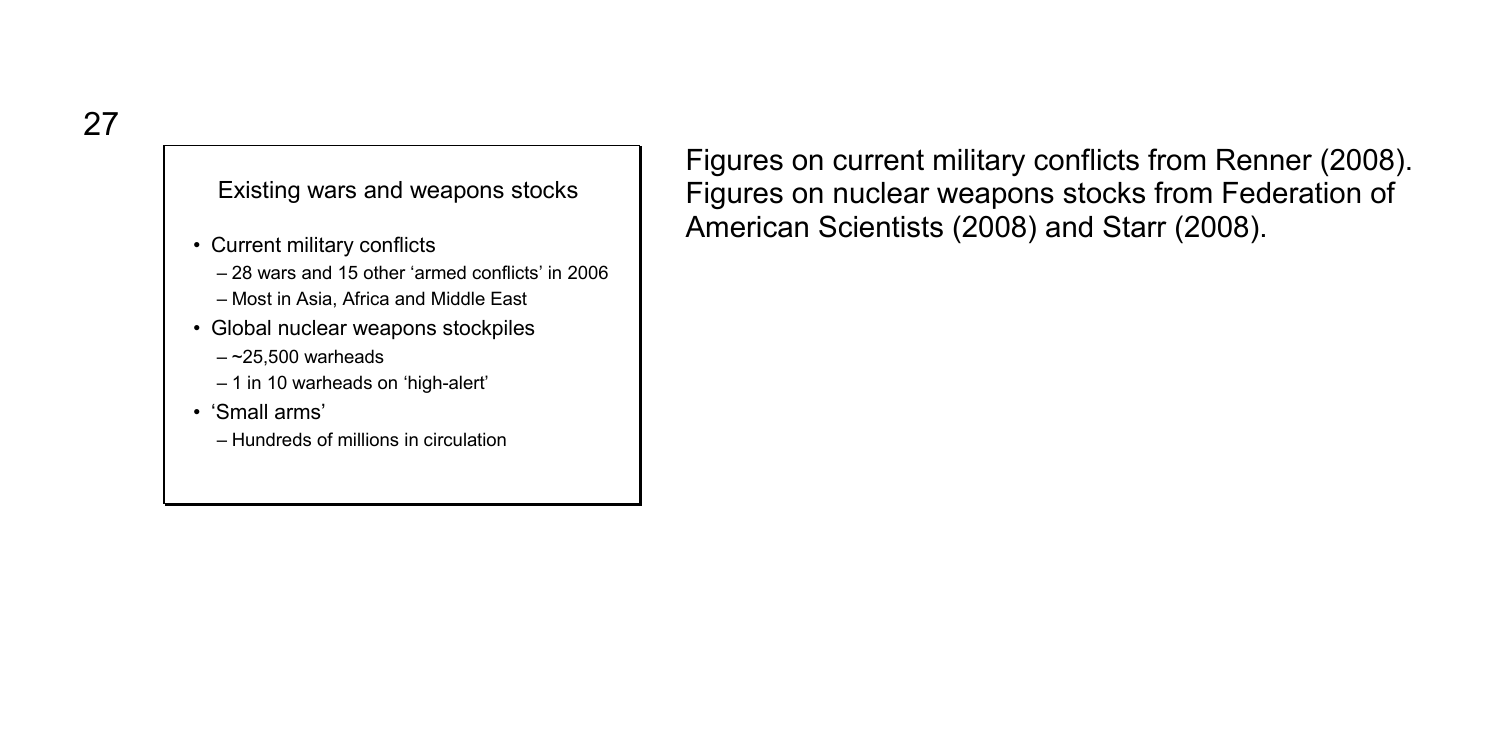#### Potential for further military conflict

- In countries which are already unstable
	- Recent history of conflict
	- Weak institutions
- Related to increasingly scarce resources
	- Fresh water supplies
	- Food supplies
	- Land
- International Alert estimates **more than half of the world is 'at risk'**
	- 46 countries at high risk of violent conflict
	- 56 countries at high risk of political instability

From International Alert (2008).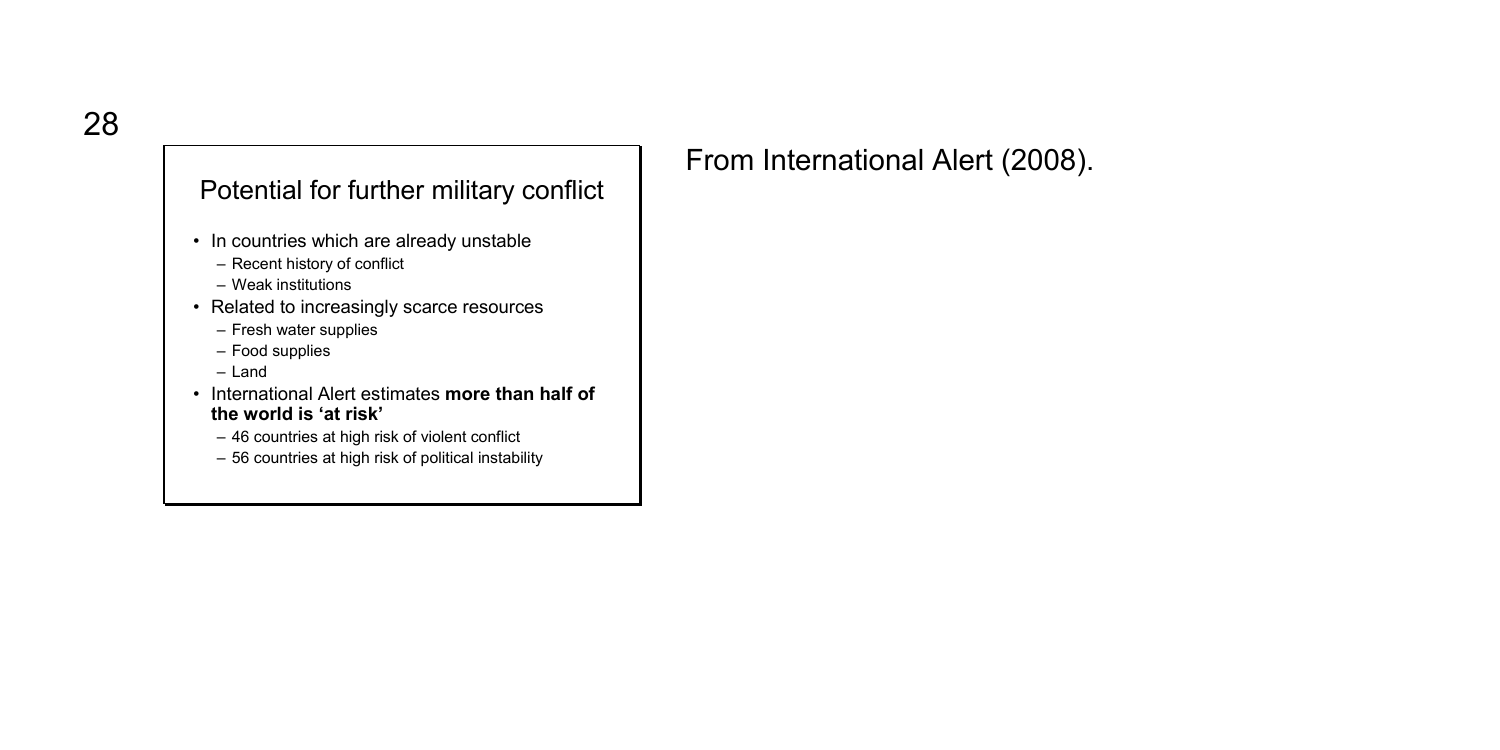# Tackling the problems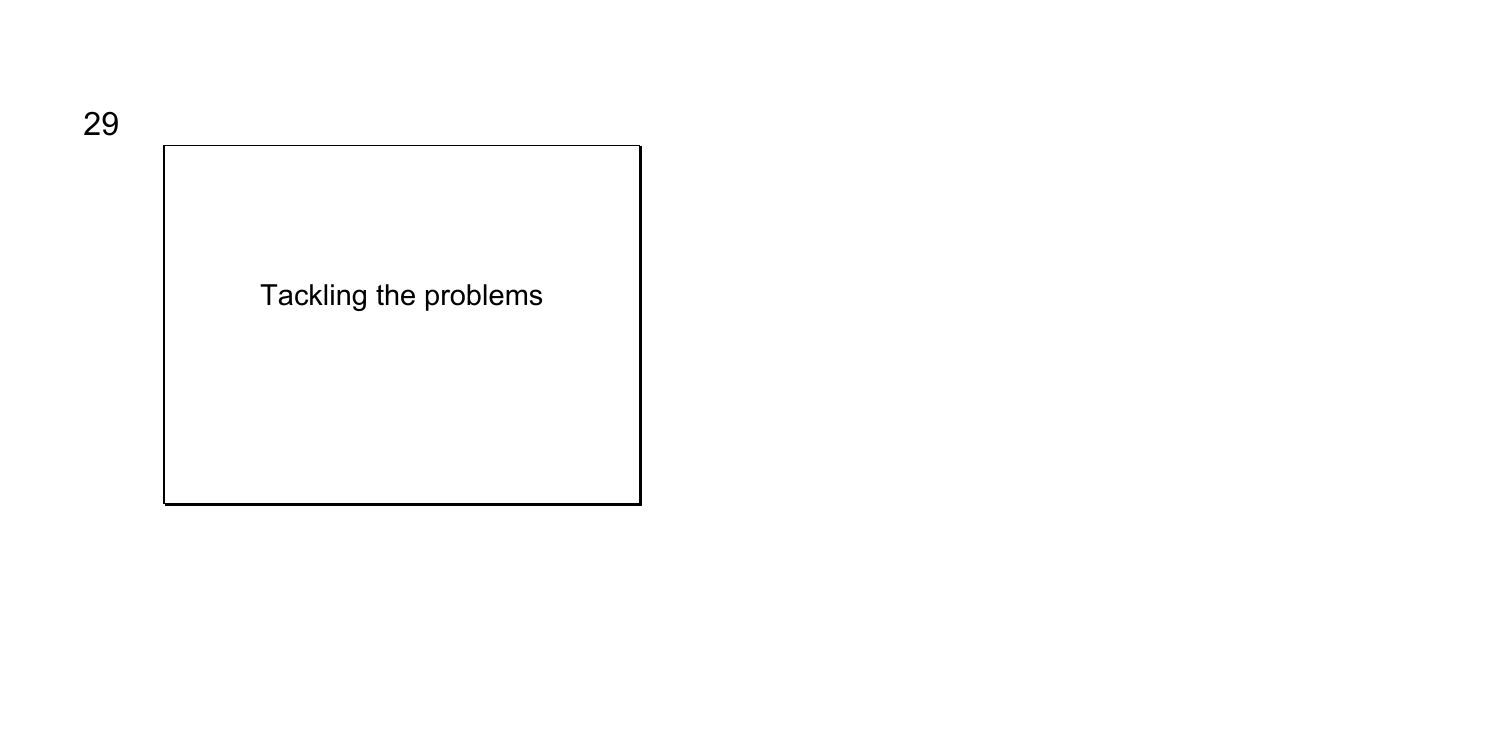#### The need for global action

- Control/ reduction of emissions needed to prevent 'dangerous' effects
	- Global GHG emissions need to start falling in next 5-10 years and reduce by at least 50% by 2050
- Adaptation
	- Time lags mean some future climate change is inevitable
	- So need e.g. coastal defences, 'natural' disaster preparedness

To keep below 2.0-2.4 C above pre-industrial levels, global emissions need to peak between 2000-2015 and reduce by 50%-85% by 2050 (IPCC, 2007a)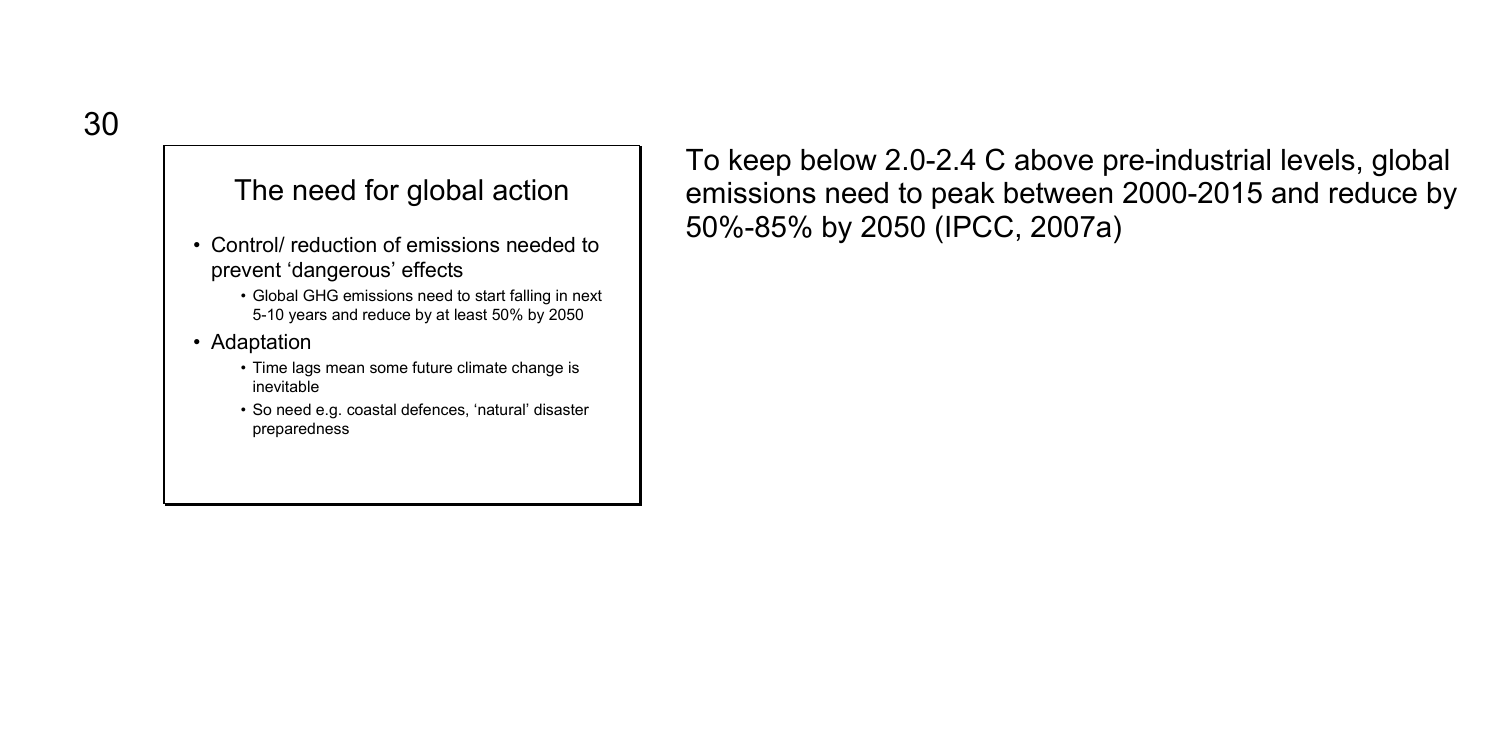# Contrasting approaches

- 'Techno-fix' approach
- 'Sustainable security' approach

## Author's definitions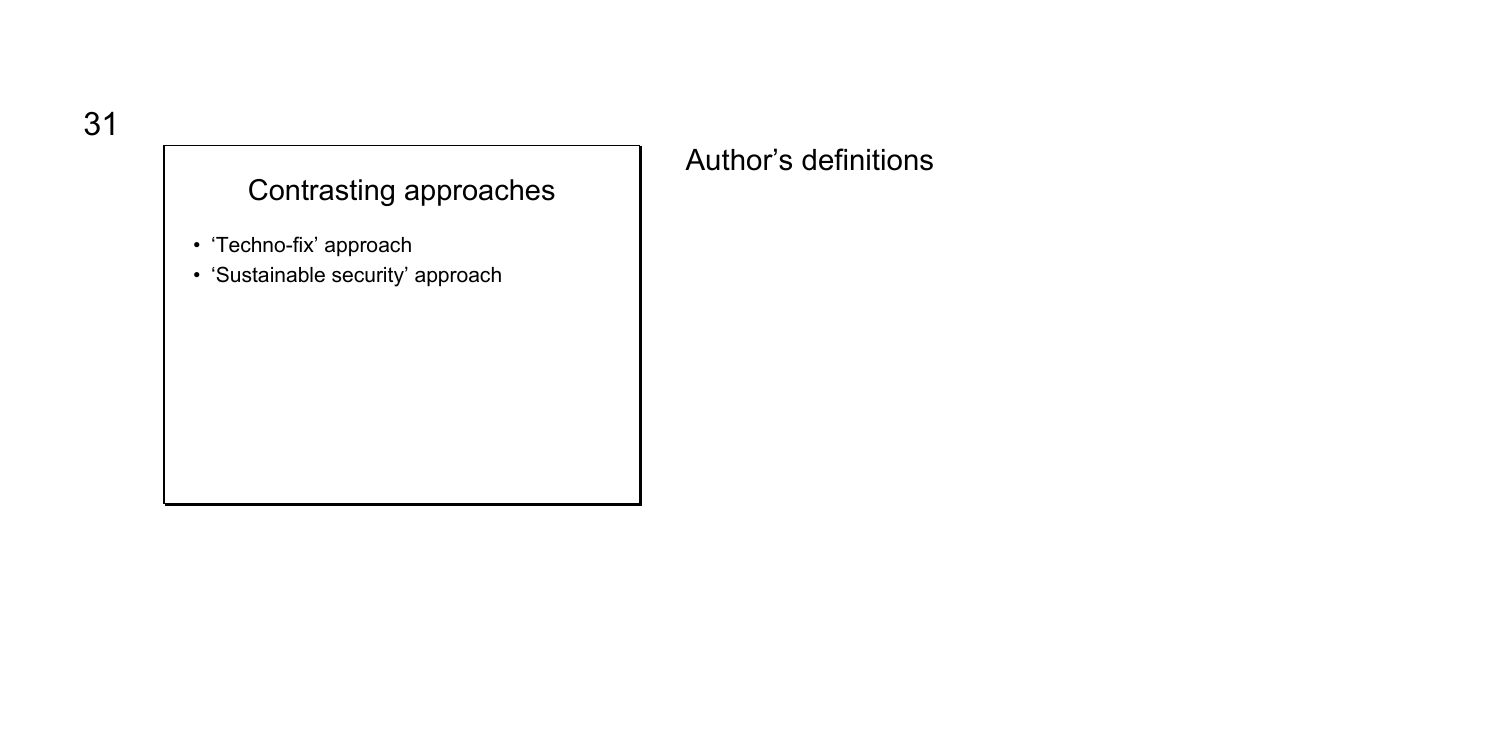## Techno-fix: technologies

- Complex technologies relied on as the main solutions
- Tackling climate change
	- Nuclear power, fossil fuels using carbon capture and storage, geo-engineering
- Security
	- High technology military, e.g. 'smart' missiles, robots, space weapons
- Food
	- Expansion of industrial farming, GM crops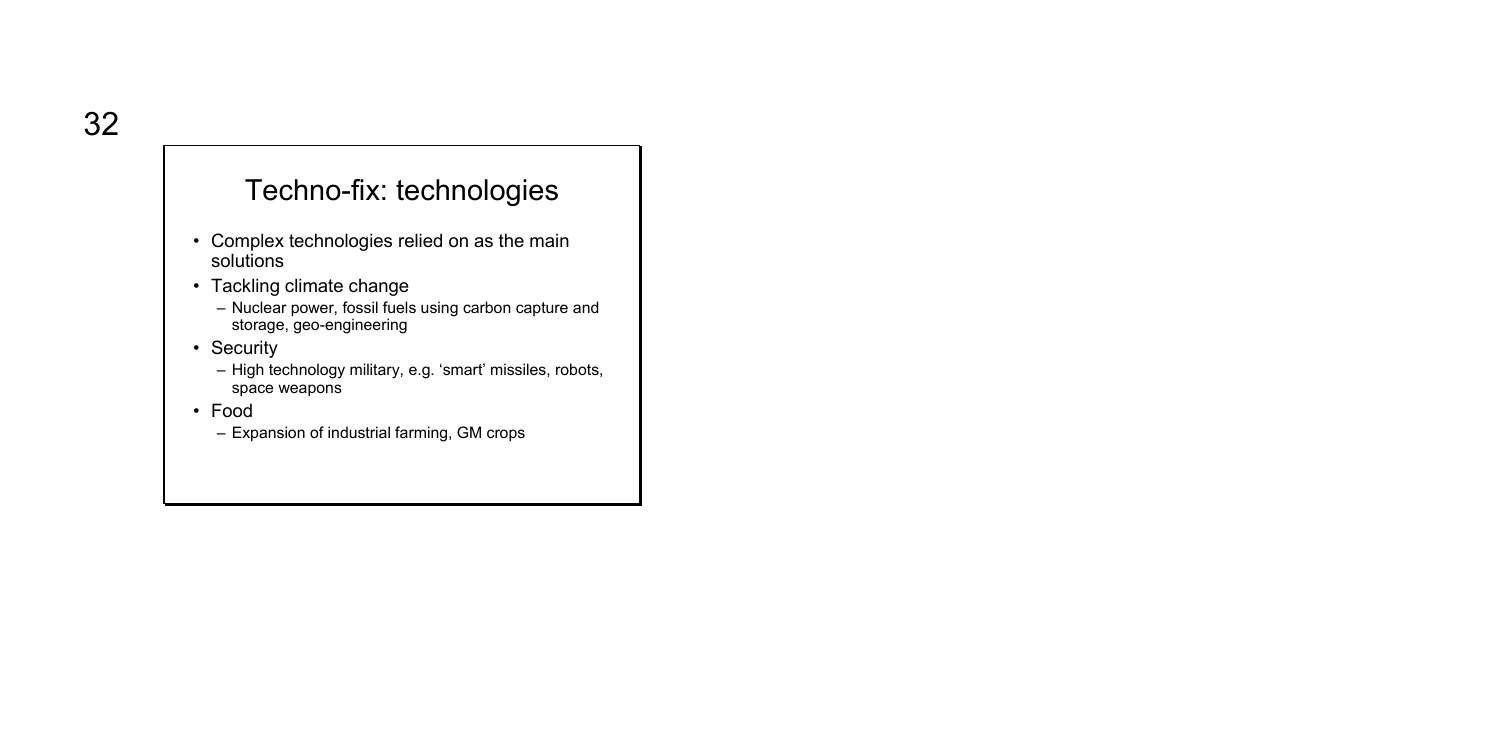# Techno-fix: policies

- Reliance on globalised free trade for deployment of technologies and distribution of resources
- Continued pursuit of unending economic growth
- Little restriction of lifestyle choices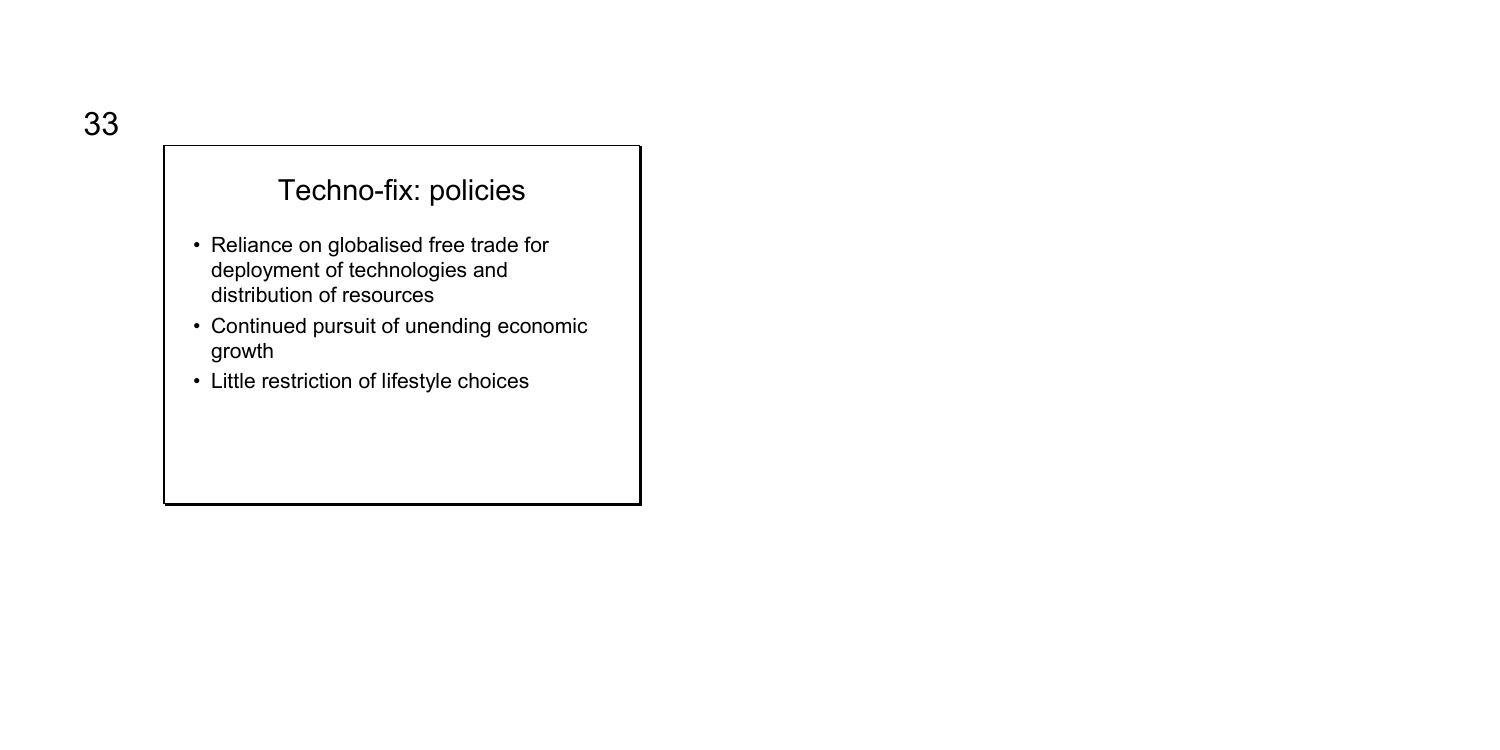## Techno-fix: pitfalls

- Failure to properly recognise:
	- Environmental resource limits
	- Inability to achieve 'military victory'
	- Persistence of global inequality
	- Security risks of long supply chains
	- 'Side effects' of complex technologies, e.g.
		- Weapons proliferation risks of nuclear power
		- Soil erosion and water pollution caused by industrial farming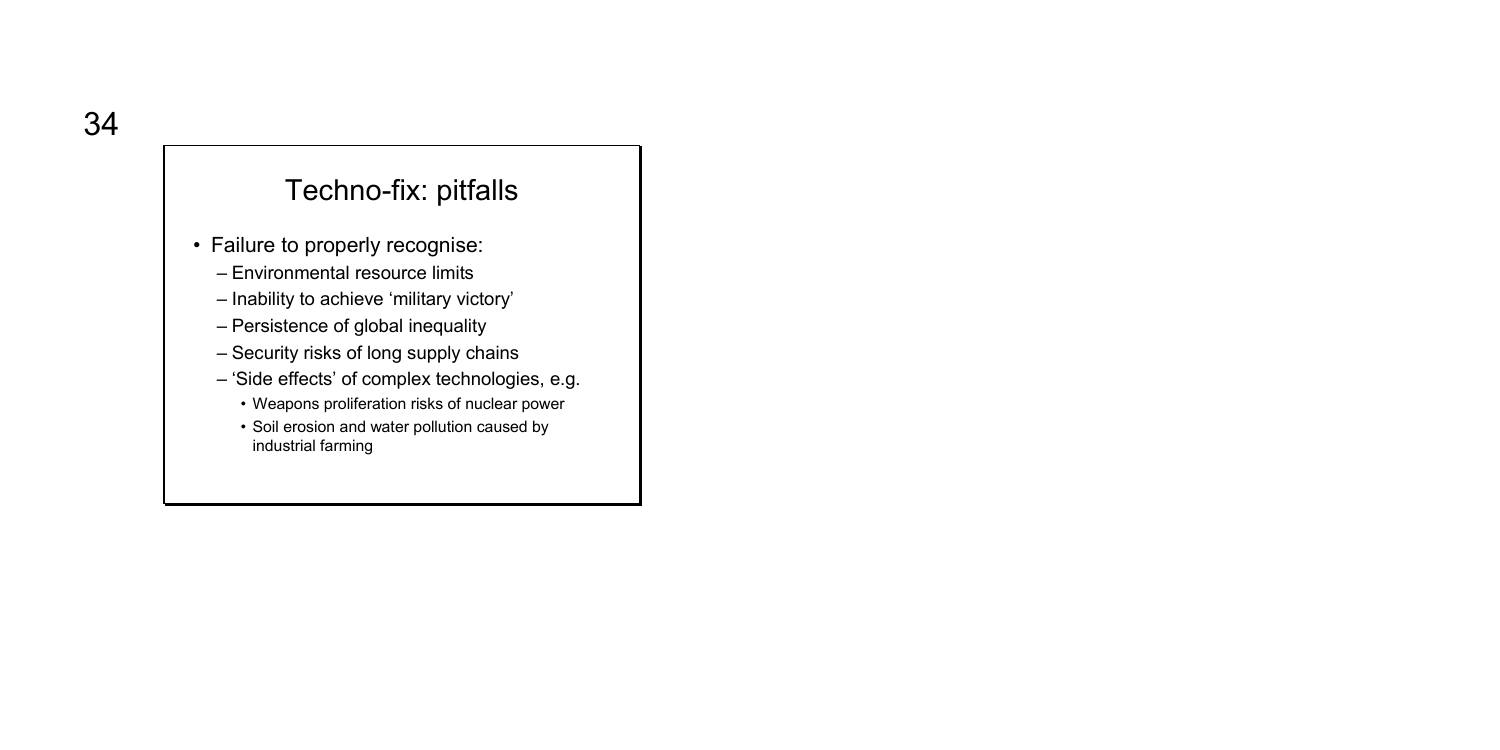#### Sustainable security: technologies

- Emphasis on **efficient** use of **renewable**  resources and more localised supply chains
- Tackling climate change
	- Energy efficiency (e.g. insulation), renewable energy (e.g. wind, solar, water), public transport
- Security
	- Strategies led by focus on conflict prevention
	- Technology used to improve infrastructure and support verification of disarmament treaties
- Food supply
	- Low-input agriculture (e.g. organic)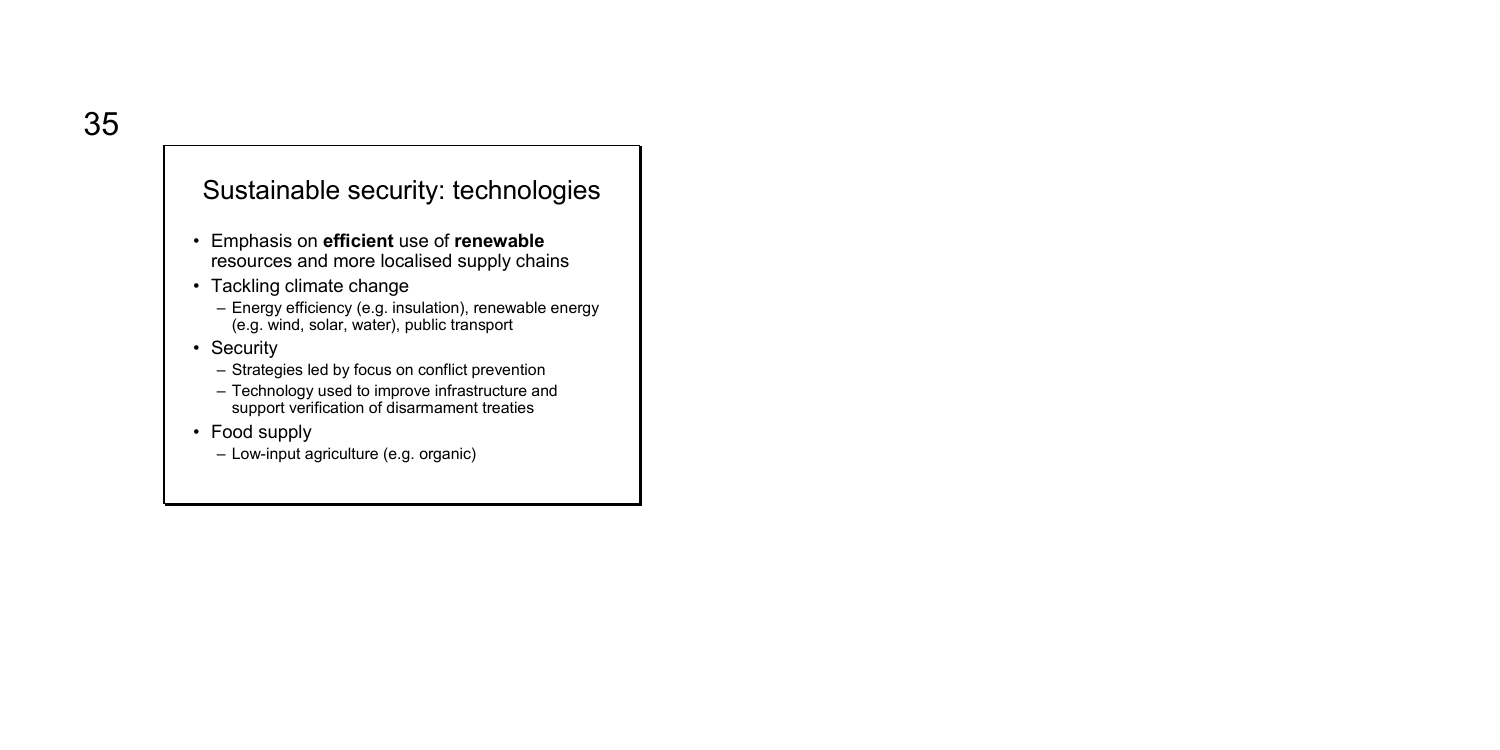## Sustainable security: policies

- Encouragement of lifestyle change among communities with high emissions
	- e.g. through ecological tax reform
- Development assistance
	- To strengthen institutions and infrastructure
	- To assist adaptation programmes
- 'Disarmament for development'
	- Focus on diplomacy & treaties to deal with conflict
	- Diversion of resources from military to social & environmental programmes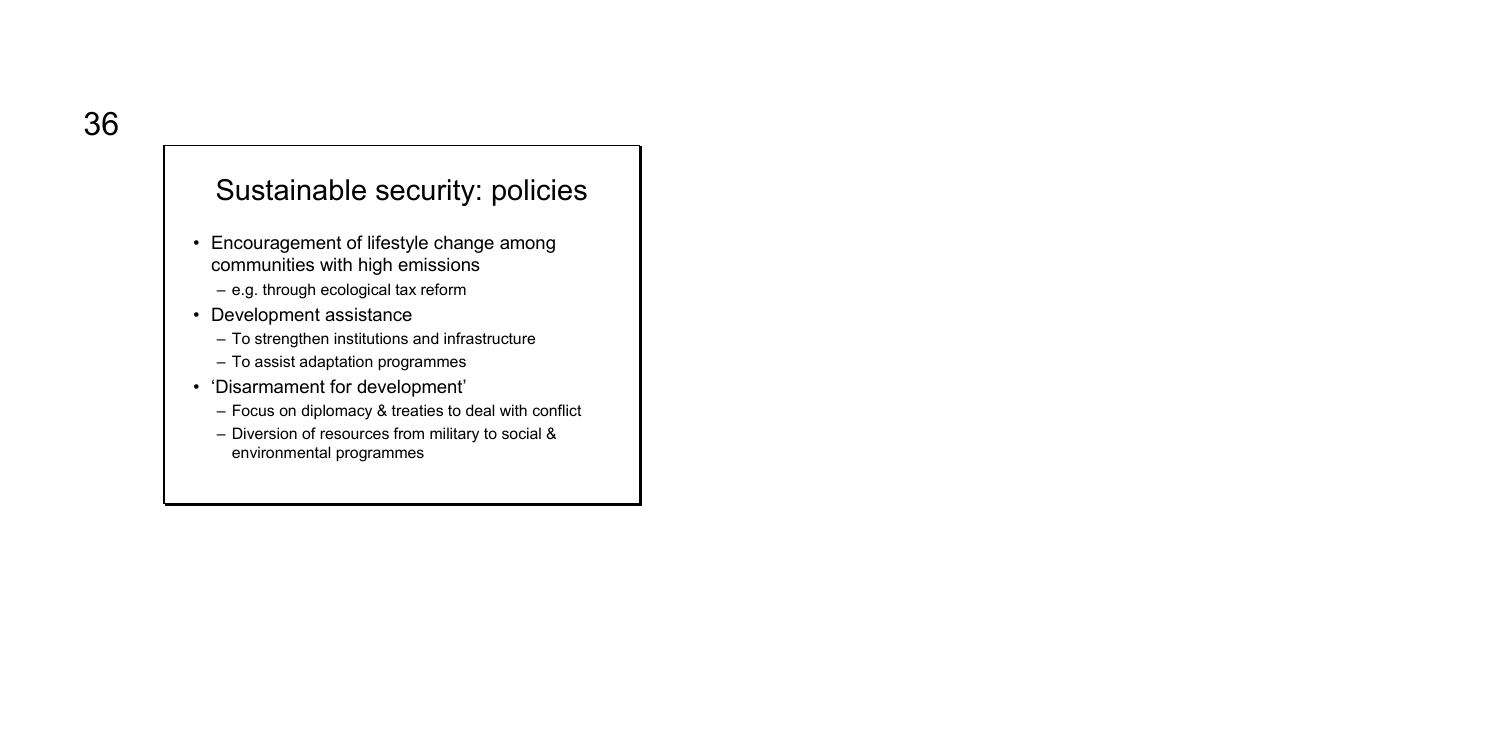#### Sustainable security: advantages

- Builds resilience of communities and countries to a range of threats
- Solutions to different problems often similar
	- E.g. phasing out fossil fuels tackles climate change, energy security and conflict in the Middle East
- Deals with uncertainty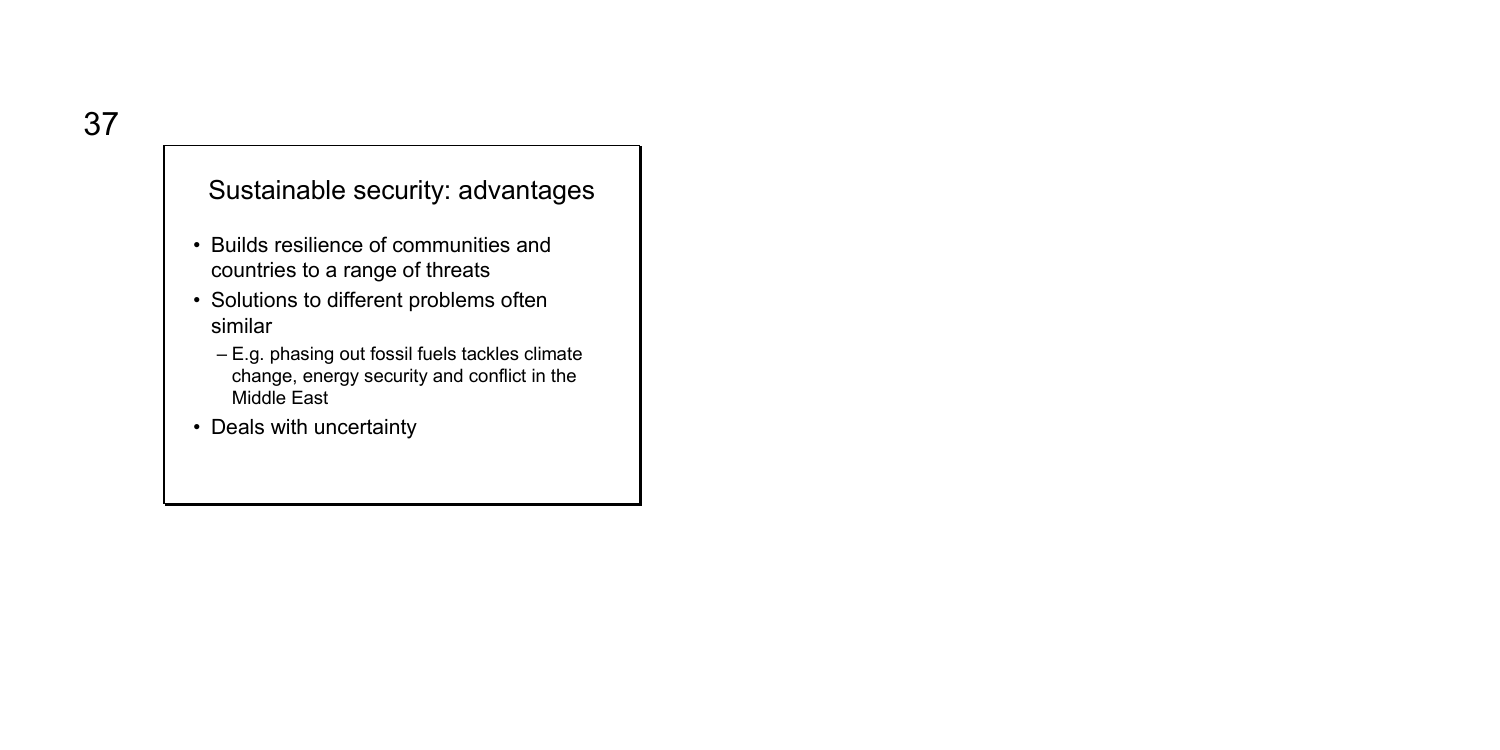## Where are we?

- Large resources devoted to the 'techno-fix' approach
- Some resources spent on 'sustainable security' approach
- Time is rapidly running out to make the change…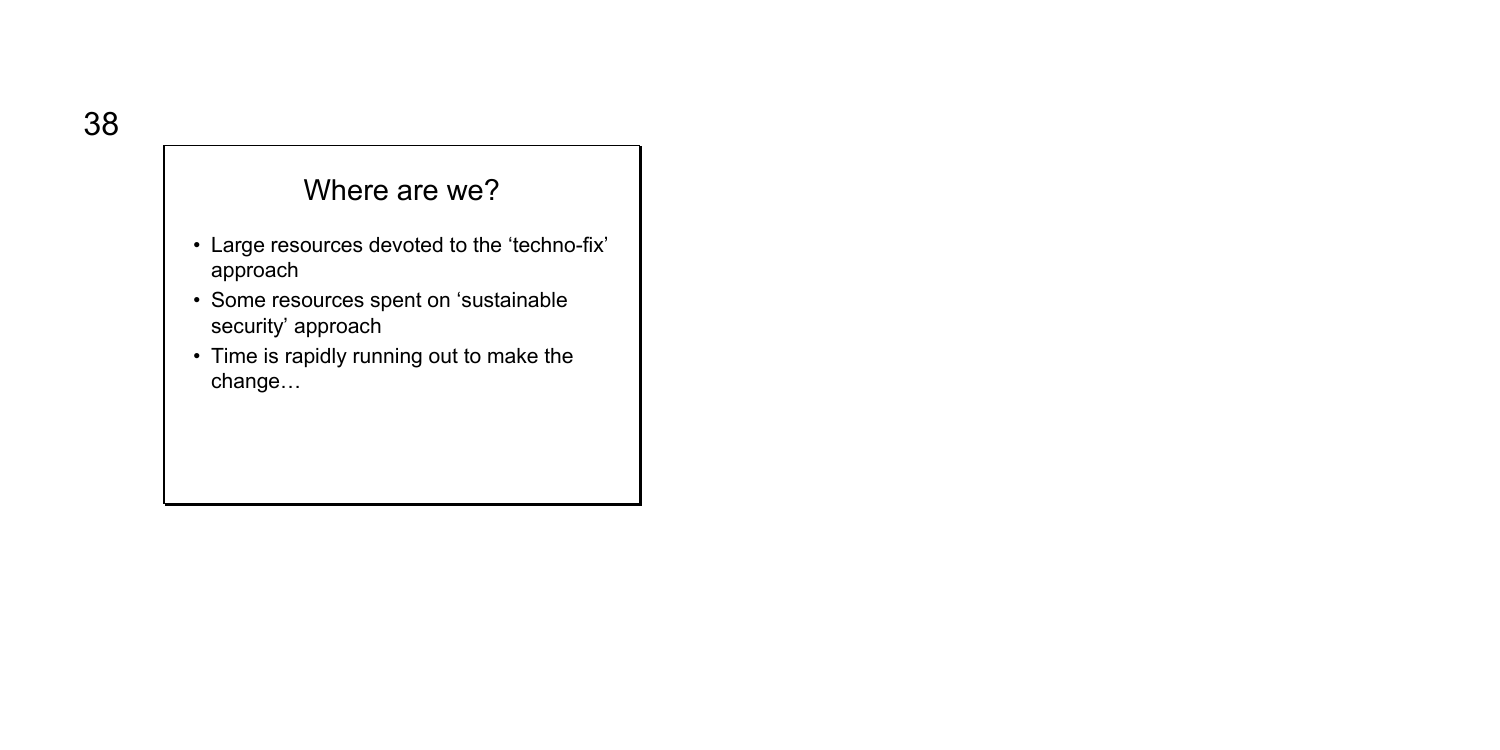39



Skilled workers are key; often these are in even shorter supply than money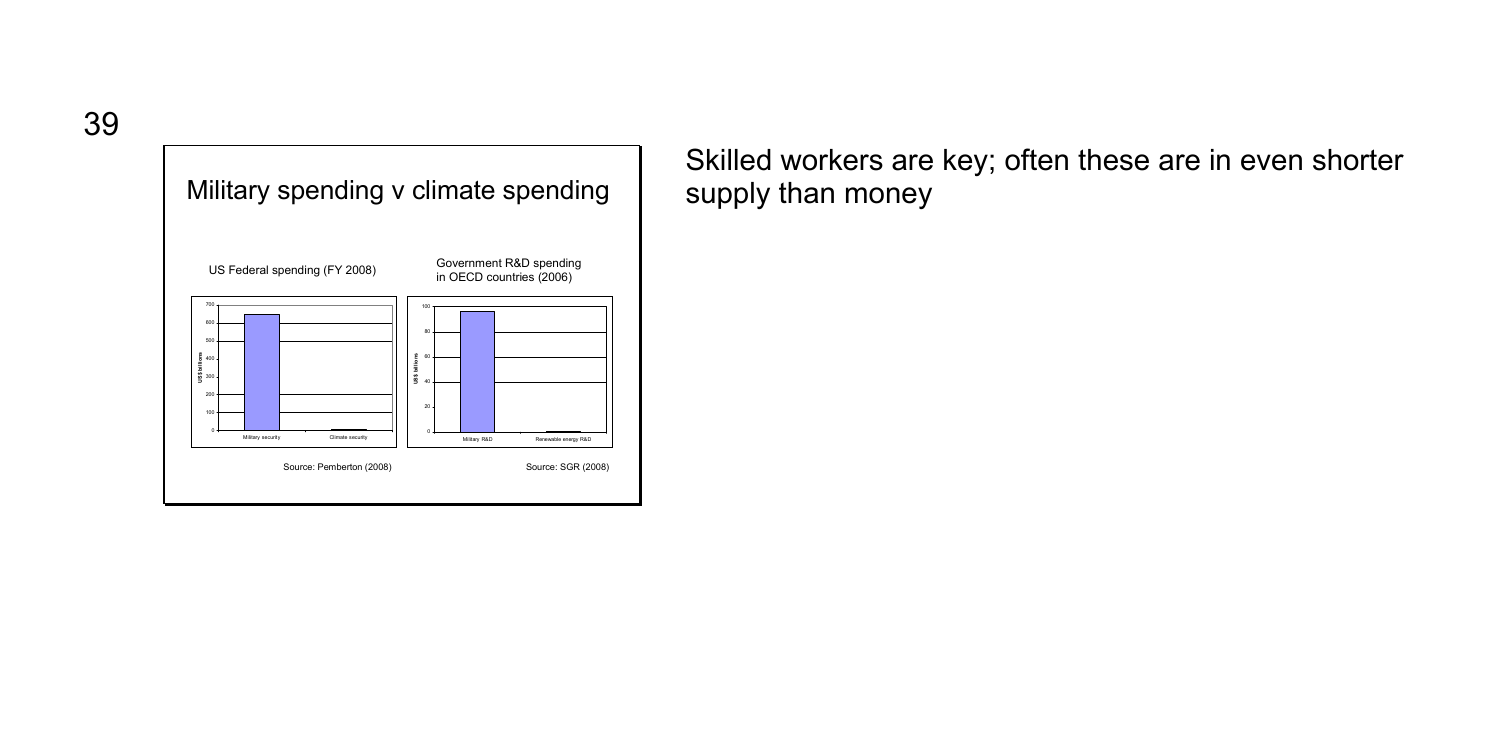Climate change needs to be tackled…

• *"with a sense of urgency and shared resolve that has previously been seen only when nations have mobilized for war."*

> Al Gore, acceptance speech 2007 Nobel Peace Prize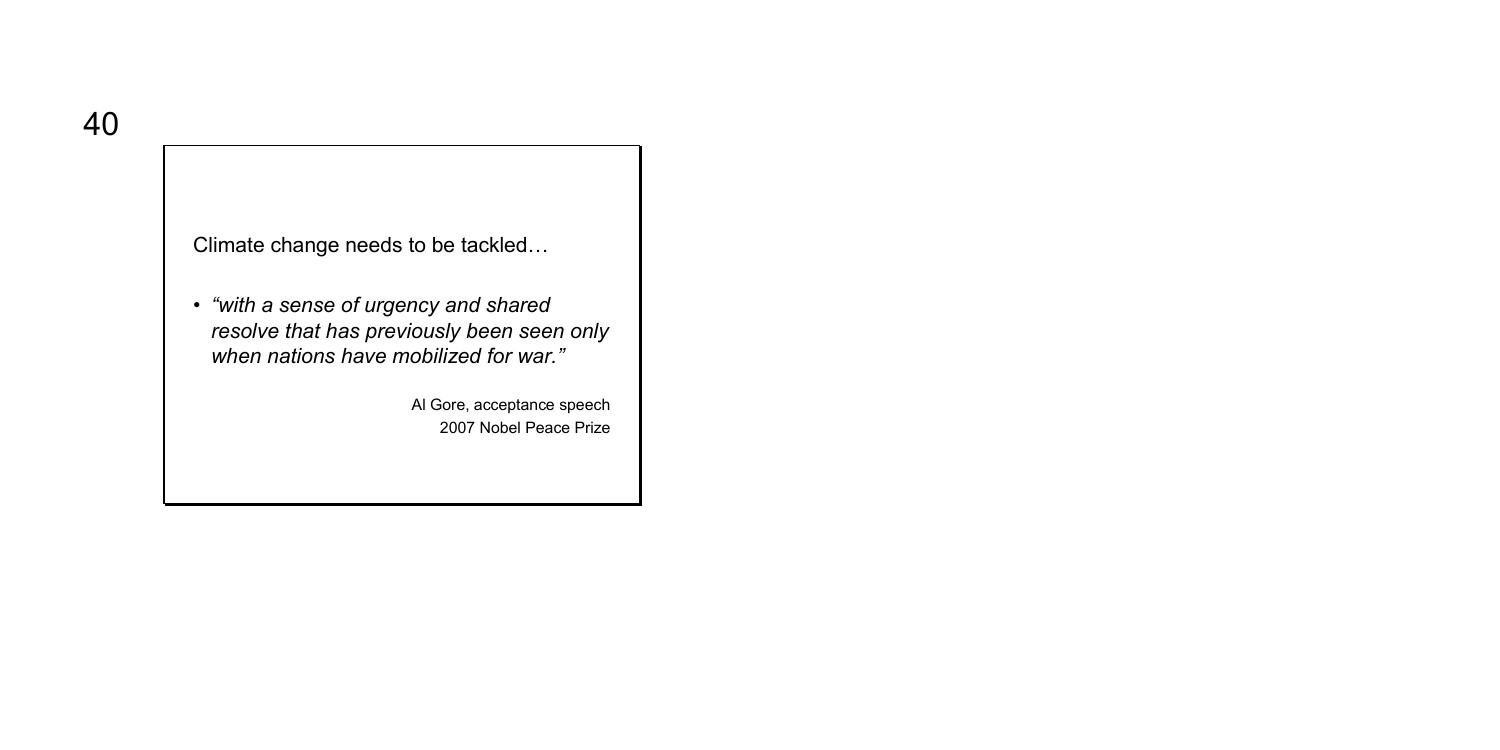# Roles for peace campaigners

- Highlighting the huge imbalance between military and climate spending
- Highlighting the potential for military conflict resulting from climate change – But care needed!
- Arguing for sustainable security approach supported by a major shift in spending
- Target environmental campaigners!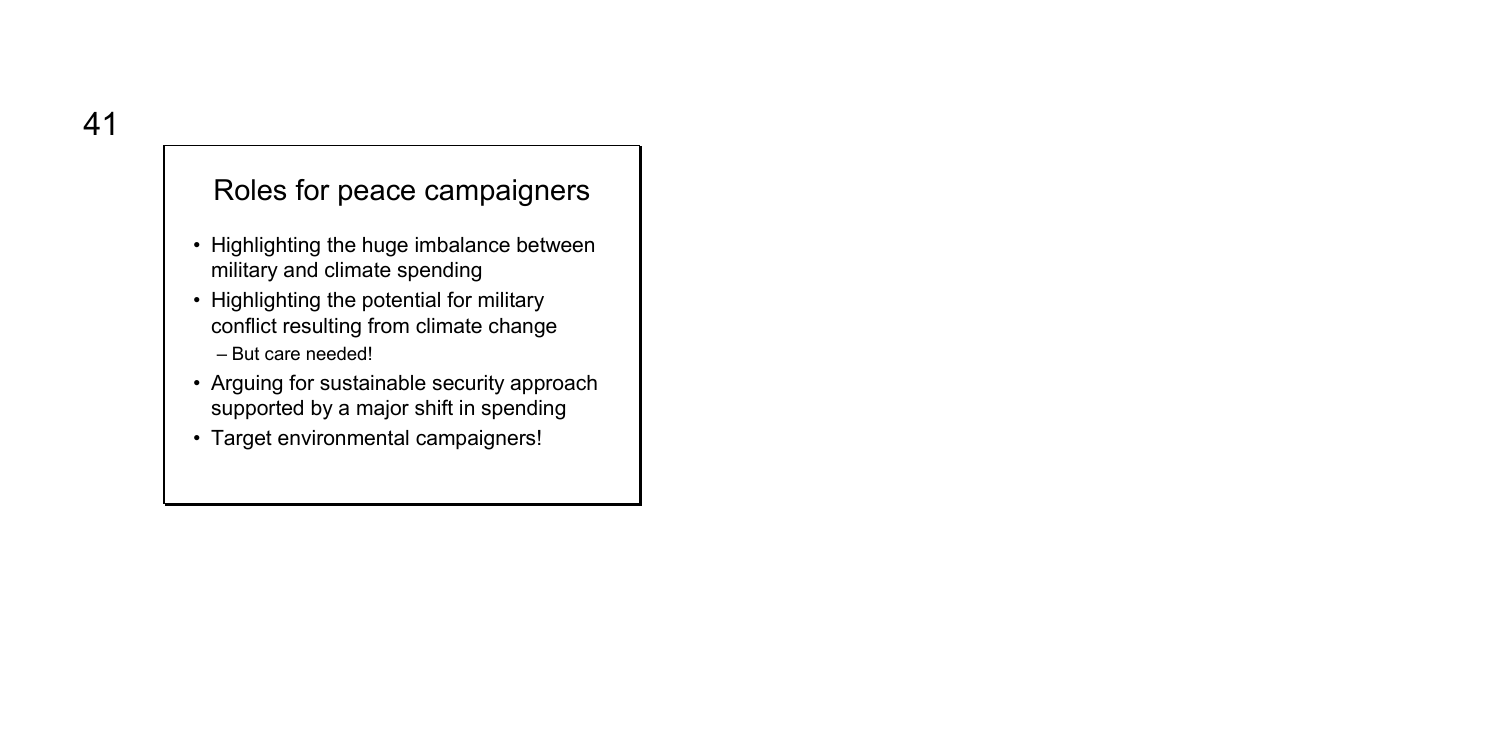## A few glimmers of hope

- Growing recognition of the major potential of green economy
- UK Climate Change Bill
- UK National Security Strategy
- President Obama